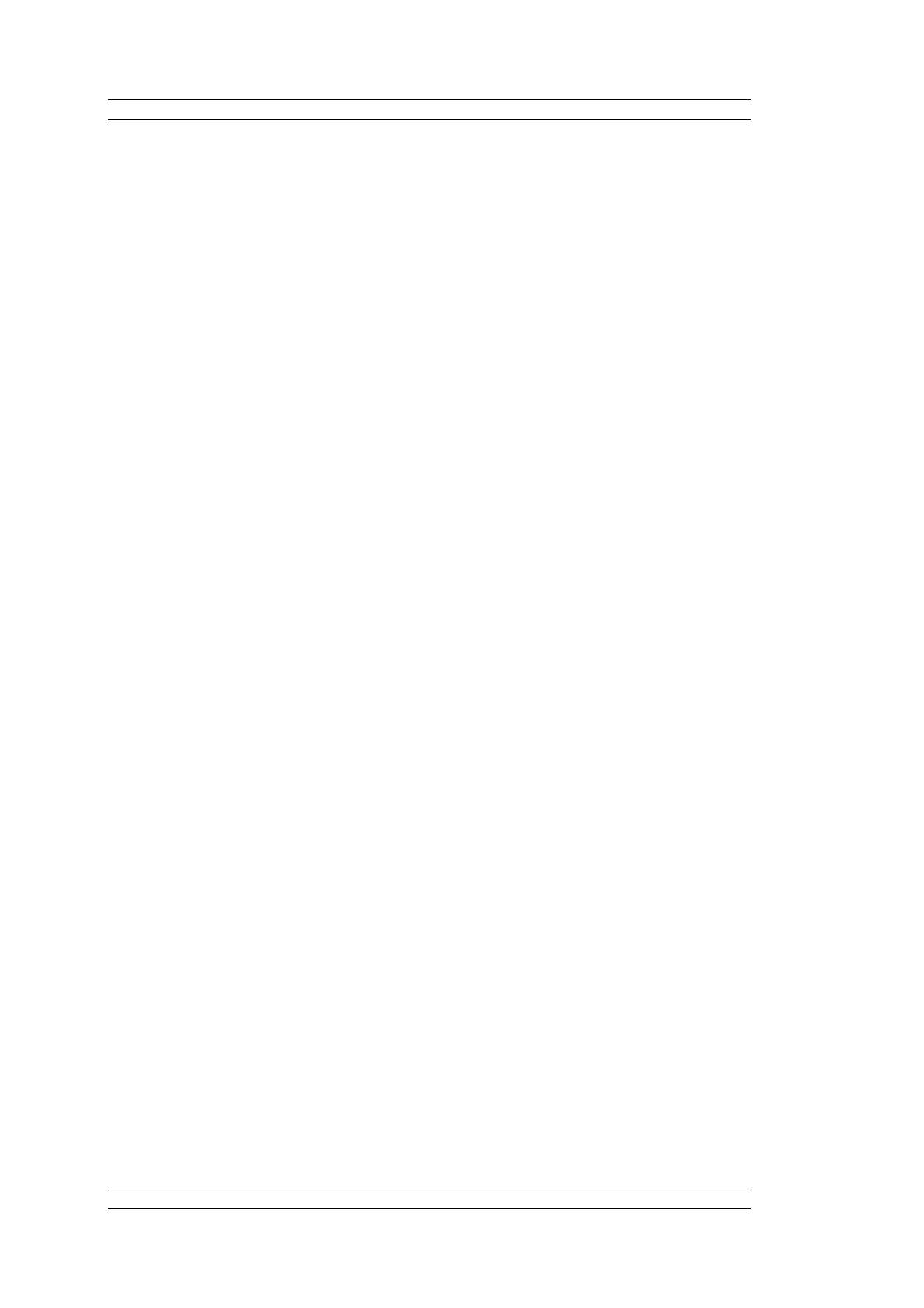### **Declaration**

<span id="page-2-0"></span>I declare that this thesis is my own account of my research and contains as its main content work which has not previously been submitted for a degree at any tertiary education institution.

> Anika Schweda  $6<sup>th</sup>$  August 2004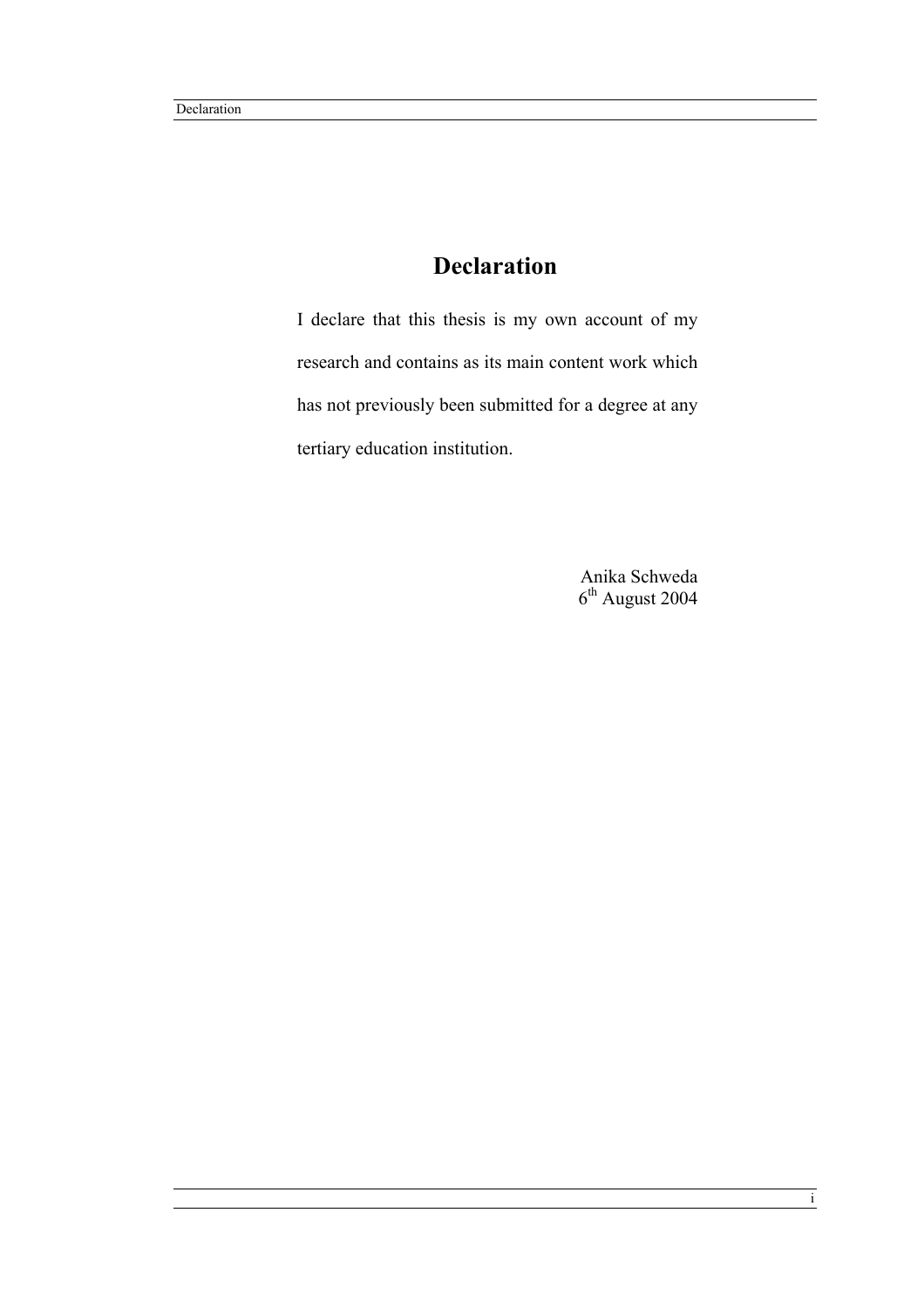Declaration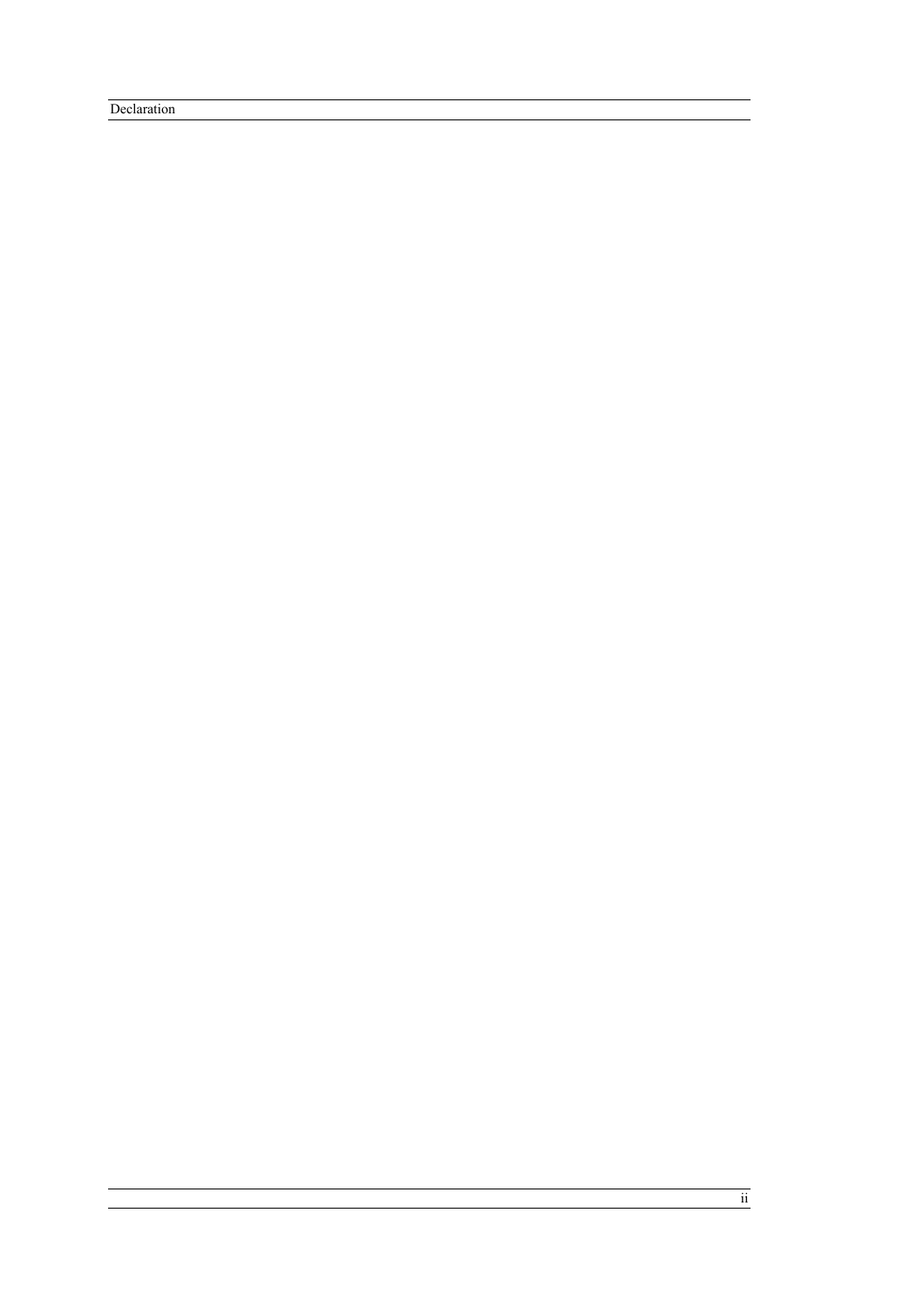### **Abstract**

<span id="page-4-0"></span>As an information intensive industry and as one of the most progressive industries in information technology adoption, travel and tourism provides an ideal context in which to investigate how new technologies such as interactive television challenge our understanding of media and media use. This research looks at how interactive television can be used by consumers and how it may be best applied by marketers in international holiday travel.

Using the UK international traveller market to Western Australia as case in point, this research had three main research goals: 1) to understand how travellers use information sources with a focus on interactive television; 2) how an individual's previous interactive media and travel experiences may pre-dispose them to using interactive television; and 3) to better understand why individuals interact and what impact the interaction has on the promotional effort. A travel ad and a travel show segment were used to explore these with impulse (brochure request) and telescopic (destination video) interactive opportunities. The treatments were deployed over a video-on-demand platform in greater London and participants took part in their homes via their televisions and a self administered questionnaire.

This research has furthered the use of the multi-dimensional grid in understanding information sources in relationship to one another and updated the landscape with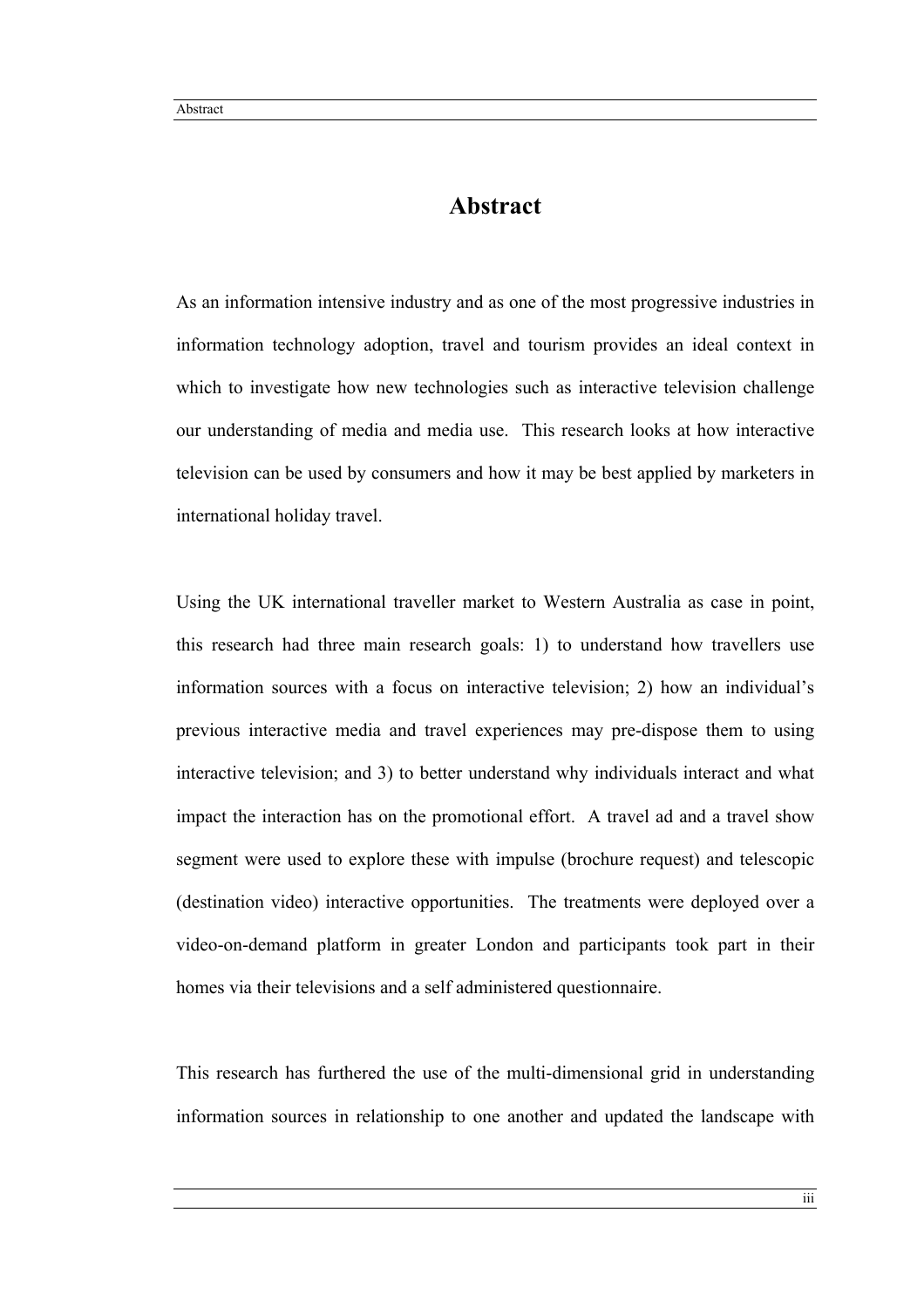modern information sources such as television, teletext, the Internet and interactive television. Findings from this area of investigation suggest that current interactive television offerings cater better to short-haul destinations and although it currently plays a minor role, interactive television has the potential to significantly contribute to travellers' long-haul holiday planning process.

The finding that individuals understand interactive television through their experience with teletext rather than the Internet and are more likely to use interactive television if they are thorough and experienced planners supports the theory of knowledge transference. However, most importantly, if an individual has a positive experience with interactive television they will interact again in the future. Contributions were also made to a better understanding of the interactive television user and the use of interactive television applications to the travel and tourism industry in particular. Exploration of the differences between the Impulse and Telescopic approaches to interactivity highlighted that while interactivity generally enhances the promotional effort each approach has its own strategic applications.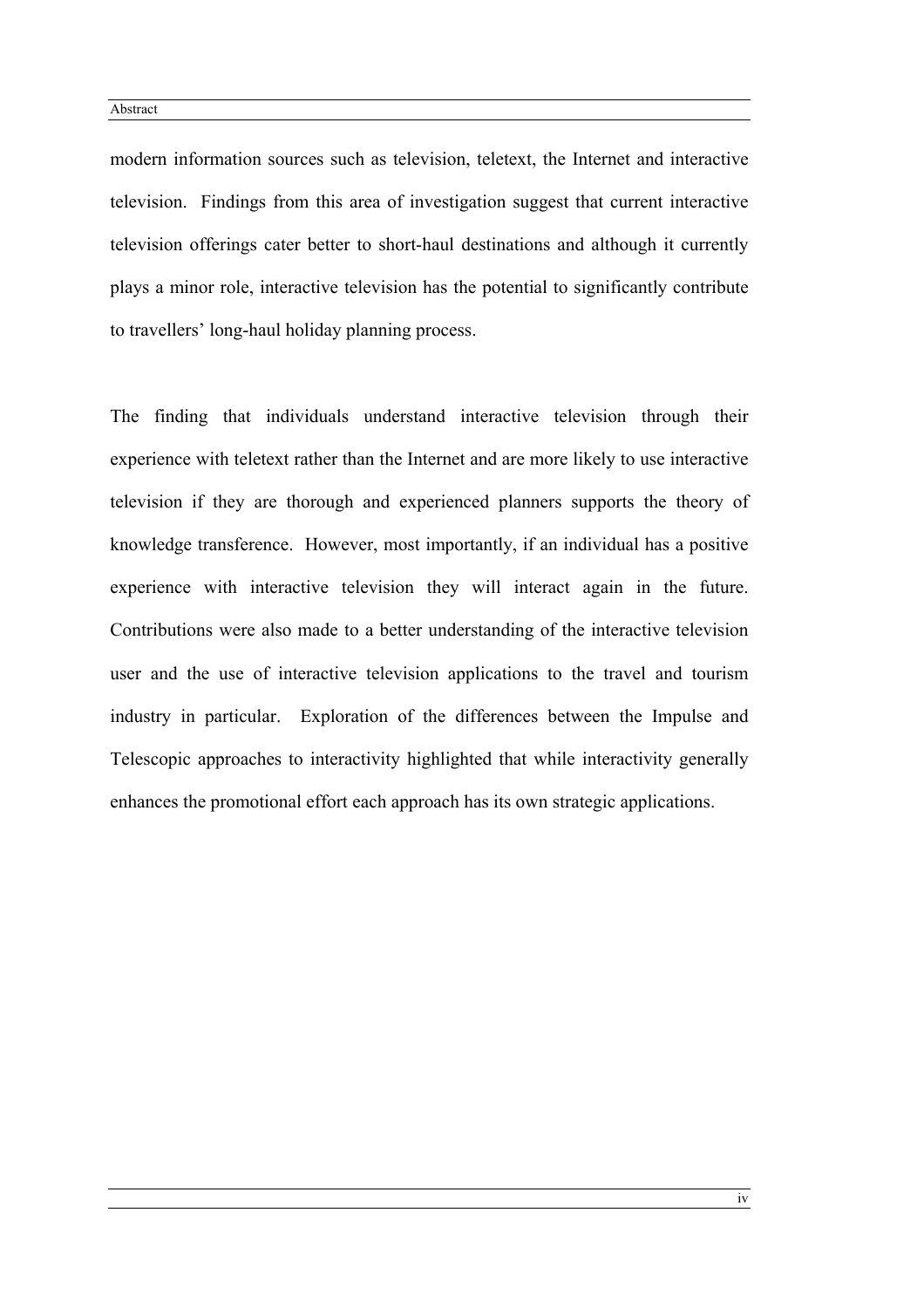### **Acknowledgments**

<span id="page-6-0"></span>While PhDs are personal journeys of knowledge and growth, this PhD was a journey in even more ways. It began with an email to fly me home in 52hours. It saw me travel to libraries far a wide, to numerous interstate and international conferences, and to London for my fieldwork. Challenges were met and overcome. But the best thing about the journey were the people that accompanied me; that guided, supported and brought me back to the outside world. Thank you.

I would like to thank my supervisor, Professor Duane Varan, who offered me the opportunity to undertake such an exciting project. I am grateful for your support, advice and guidance, and the amazing network of people that you opened up to me. Thank you for your inspiration and vision.

I would like to thank the industry partners for the insight into their industry and their generous professional and financial support which enabled me to carry out such an ambitious fieldwork phase: Tourism Western Australia (formerly Western Australian Tourism Commission): especially Ross Gregory, Jane Seman, and Amanda Kearney at the Perth office, and Loretta De Stefani, Leonie Groves, Katheryn Young, and Belinda Lees for their hospitality while I was in the London office. Market Equity: especially Dean Harris and Anne Gribble. 303 Advertising: especially Jim Davies and Ian Aspinall. I would also like to thank HomeChoice in London for their generous collaboration on the fieldwork phase, especially John Mills, Melissa Baird and Luke Kennedy. A special thanks also to the Seven Network, Postcards WA and Proctor & Gamble (London) for assisting me in the search for content for my experiment.

I would like to send my appreciation to all the inspiring and helpful people I meet at conferences and organisations, and throughout Murdoch University: the tourism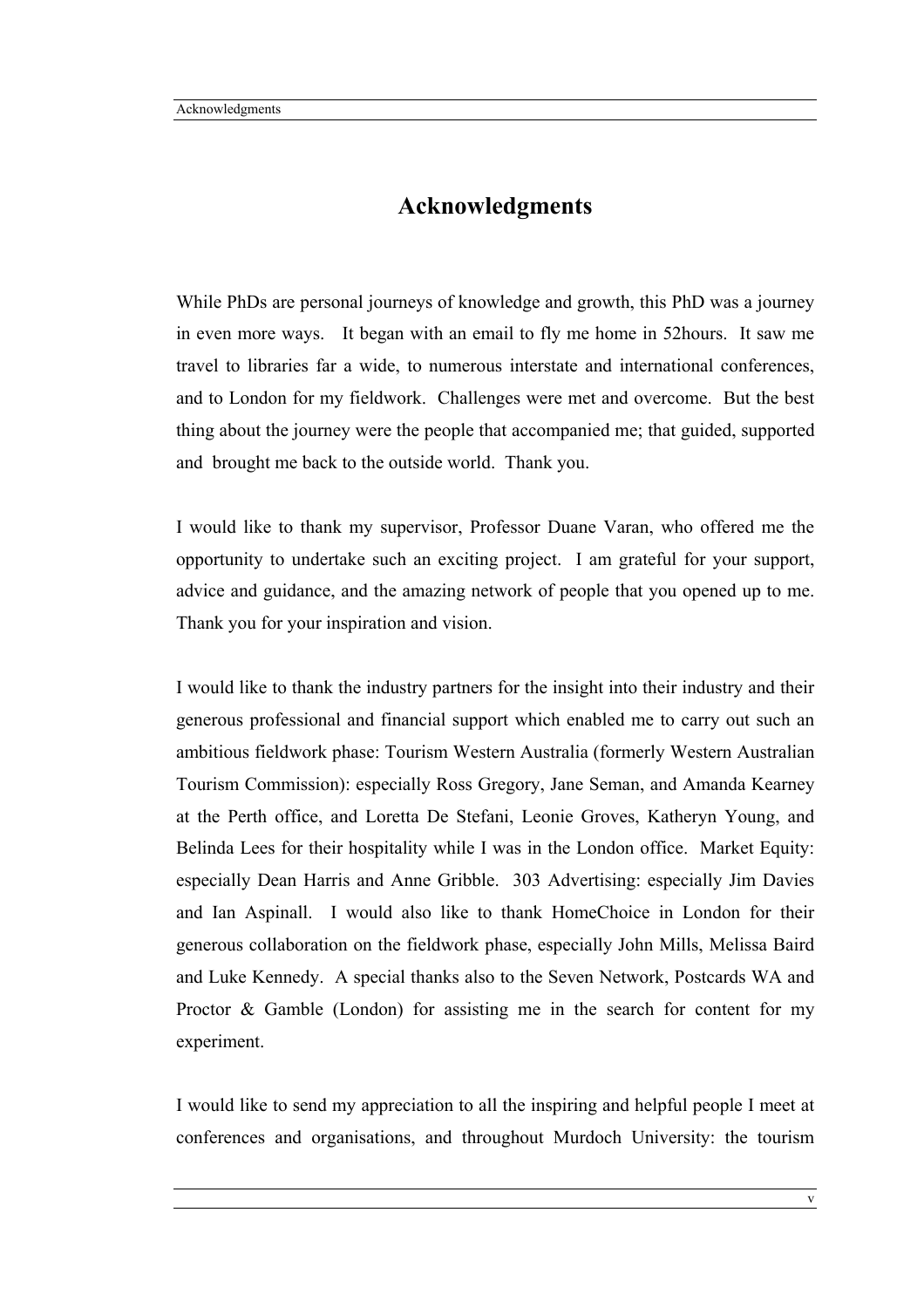department at Murdoch University for their supportive seminar environment, especially Jim McBeth and Diane Lee; the Murdoch University media department for use of their editing and voice over suites; Georgina Wright for her support in negotiating the administrative minefield; Vicki and Kruss for keeping the PC ticking over; the team from the ENTER conferences for the chance to share parts of my project in an internationally recognised field and still have fun; and all the regulars at the London iTV conferences for sharing with me the latest industry trends.

Warm thanks to the team at ITRI (current and past) for their support and welcome distractions to keep my daily sanity throughout the long years: Hugh Baldwin, Adrian Bollig, Linda Martin, Maurice McGinley, Hamish McPharlin, Nisha Weeramanthri, Larissa Wiese. I would also like to thank Alice Graeupl for her camaraderie, Veronika Starnes (nee Grzegoszczyk) for her immovable faith in me, Jenny Moutou for reminding me that there are other ways, and Elly Simons (nee Woolrich) for counselling me on that other big project.

I am indebted to and whole heartedly thank my family for their unconditional love, generosity and support through all incarnations of my personality. To my mother, Christine, for her support, feedback, whip-cracking and willingness to proof read anything I put in front of her. To my father, Udo, for his quiet ways of encouragement and 'golden hands' around my house, garden and car to keep this part of my life on an even keel. To my sister, Katrin, for her special brand of humour and reminding me that I was once thesis-less. And lastly, I would like to thank with all my heart, Rafal, for coming into my life, journeying through this thesis with me and deciding to stick around, come what may.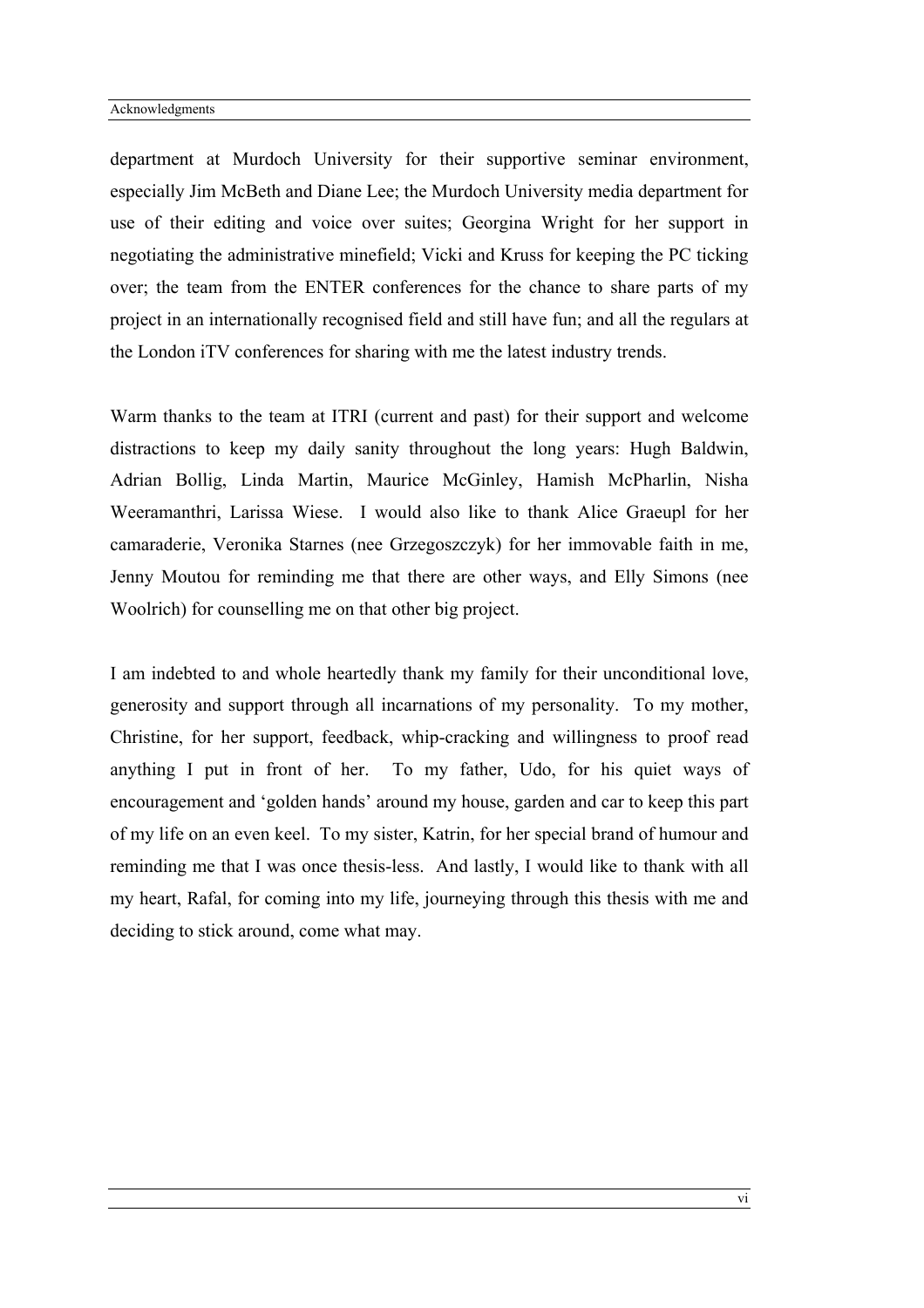# **Table of Contents**

<span id="page-8-0"></span>

### Part #1: The Study, Background and Method

| Chapter #1: Tourism, Destination Marketing and New Technology3-19 |  |
|-------------------------------------------------------------------|--|
|                                                                   |  |
|                                                                   |  |
|                                                                   |  |
|                                                                   |  |
|                                                                   |  |
|                                                                   |  |
|                                                                   |  |
|                                                                   |  |

#### **Chapter #2: Tourism, Tourists, Destination Marketing**

| Chapter $n\omega$ , Tourism, Tourists, Destination marketing                         |            |
|--------------------------------------------------------------------------------------|------------|
|                                                                                      | $.21 - 87$ |
|                                                                                      | 22         |
| 2.2                                                                                  |            |
|                                                                                      |            |
| 2.3.1 Intra-Personal Sources: Past Experience and Internalised Knowledge  31         |            |
| 2.3.2 Inter-Personal Sources: Friends/Family, Other Travellers, Travel Agents  32    |            |
| 2.3.3 Destination Specific Literature: Guidebooks, Brochures and Tourist Bureaux  33 |            |
|                                                                                      |            |
| 2.3.5 Interactive Media: Teletext, the Internet and Interactive Television 40        |            |
|                                                                                      |            |
|                                                                                      |            |
|                                                                                      |            |
|                                                                                      |            |
|                                                                                      |            |
| 2.6                                                                                  |            |
| 2.7                                                                                  |            |
| 2.8                                                                                  |            |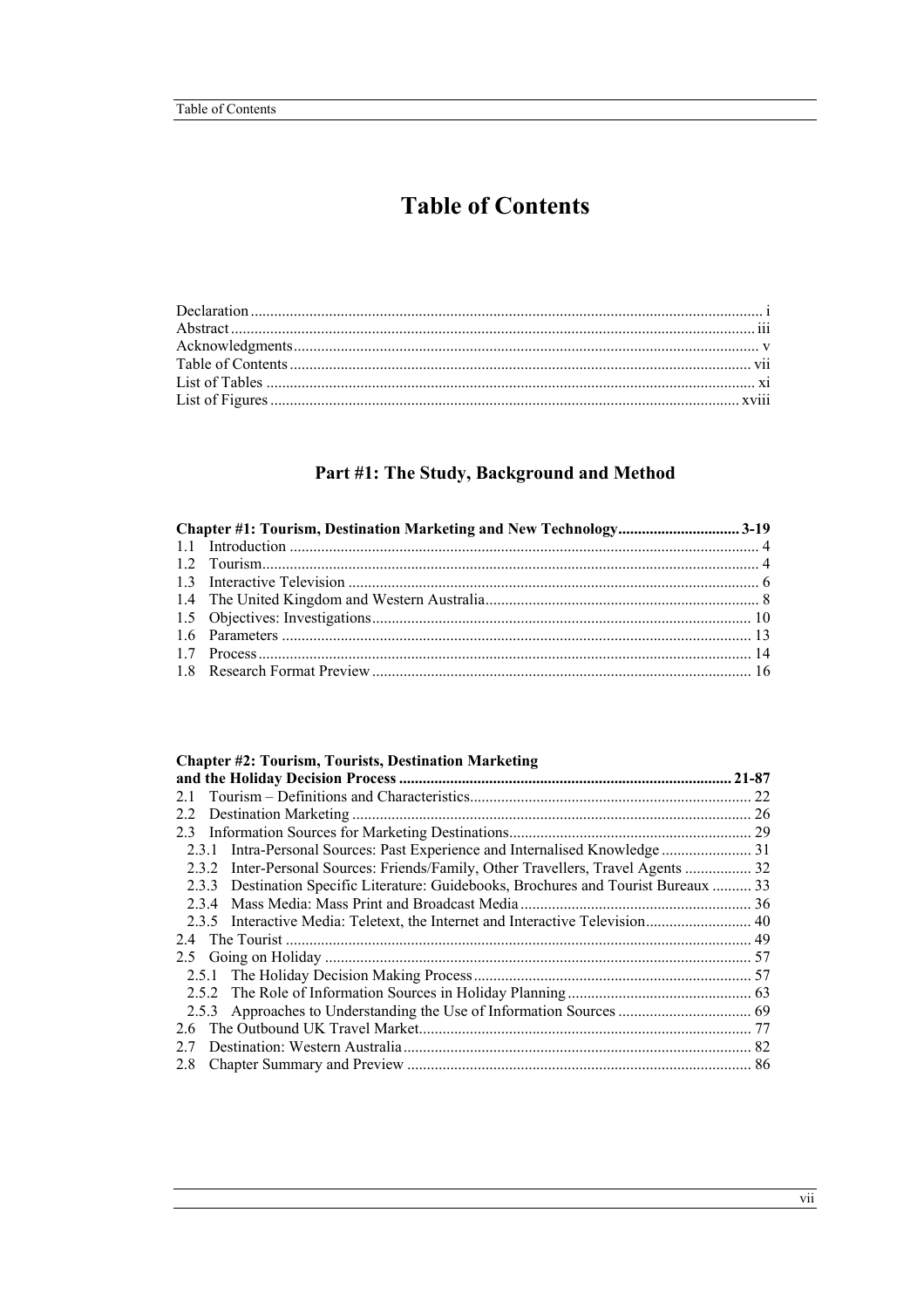| Chapter #3: Interactive Television: Evolution, Technologies and Research  89-138 |  |
|----------------------------------------------------------------------------------|--|
|                                                                                  |  |
|                                                                                  |  |
|                                                                                  |  |
|                                                                                  |  |
|                                                                                  |  |
|                                                                                  |  |
|                                                                                  |  |
|                                                                                  |  |
|                                                                                  |  |
|                                                                                  |  |
|                                                                                  |  |
|                                                                                  |  |
|                                                                                  |  |
|                                                                                  |  |

#### **Chapter #4: Research Questions, Method Rationale,**

| спартенит, козданен дисяция, виссию капонак, |  |
|----------------------------------------------|--|
|                                              |  |
|                                              |  |
|                                              |  |
| 43                                           |  |
|                                              |  |
|                                              |  |
|                                              |  |
|                                              |  |
|                                              |  |
|                                              |  |
|                                              |  |
|                                              |  |
|                                              |  |
|                                              |  |
|                                              |  |
|                                              |  |
|                                              |  |
|                                              |  |
|                                              |  |
|                                              |  |
|                                              |  |
|                                              |  |
|                                              |  |
|                                              |  |
|                                              |  |
|                                              |  |
|                                              |  |
|                                              |  |
|                                              |  |
|                                              |  |
|                                              |  |
| 4.9                                          |  |
|                                              |  |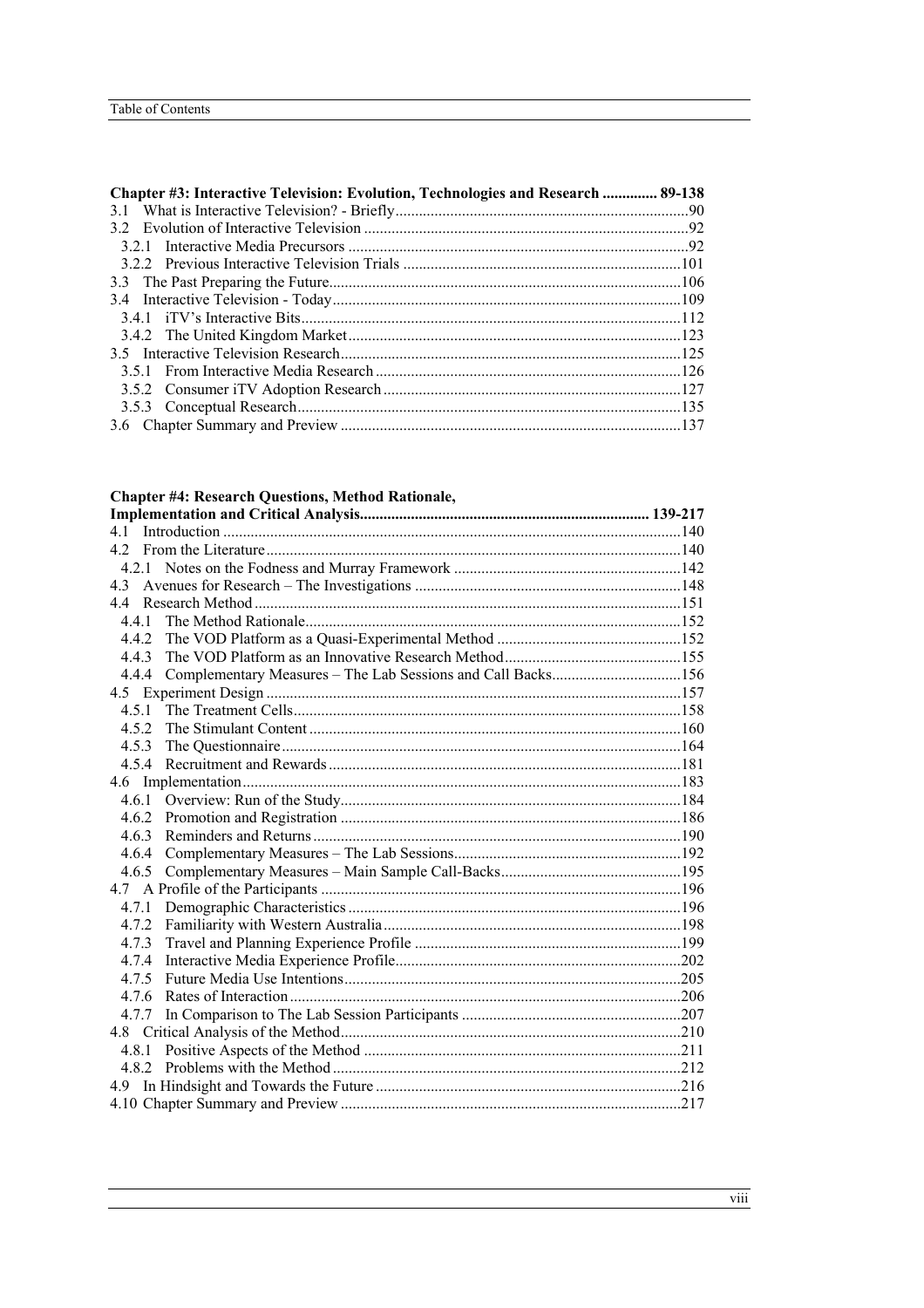#### **Part #2: The Analysis - Holiday Information Sources, Interactive Television, Pre-Dispositions and Interaction**

|     | Chapter #5: Investigation#1: Understanding the                               |     |
|-----|------------------------------------------------------------------------------|-----|
|     | Use of Information Sources in Planning International Travel -                |     |
|     | Where Does Interactive Television Belong in the Information Mix?  221-284    |     |
|     |                                                                              | 222 |
|     |                                                                              |     |
|     | 5.2 Investigation#1A: International UK Travellers'                           |     |
|     |                                                                              |     |
|     |                                                                              |     |
|     | 5.2.2 Findings                                                               |     |
|     |                                                                              |     |
| 5.3 | Investigation#1B: International Travellers'                                  |     |
|     | Current Use of Interactive Television - Previous Holiday Planning Use  237   |     |
|     |                                                                              |     |
|     | 5.3.2 Interactive Television Promotional Sources for Travel and Tourism  240 |     |
|     |                                                                              |     |
|     | 5.3.4 Findings.                                                              |     |
|     |                                                                              |     |
|     | 5.4 Investigation#1C: Travellers' Use of                                     |     |
|     | Interactive Television for Long-Haul Travel – The Experiment Treatments 254  |     |
|     |                                                                              |     |
|     | 5.4.2 Findings                                                               |     |
|     |                                                                              |     |
|     |                                                                              |     |
|     |                                                                              |     |
|     |                                                                              |     |

#### **Chapter #6: Investigation#2: Understanding Possible**

|                                                                                    | 285-348 |
|------------------------------------------------------------------------------------|---------|
| 6.1                                                                                | 286     |
| 6.2                                                                                |         |
| 6.2.1                                                                              |         |
| 6.2.2                                                                              |         |
| Findings: Attitude towards WA and Interactive Television Evaluations  296<br>6.2.3 |         |
| 6.2.4                                                                              |         |
|                                                                                    |         |
|                                                                                    |         |
|                                                                                    |         |
|                                                                                    |         |
|                                                                                    |         |
|                                                                                    |         |
| 6.4.1                                                                              |         |
|                                                                                    | 329     |
| 6.4.3                                                                              |         |
| 6.4.4                                                                              |         |
|                                                                                    |         |
|                                                                                    |         |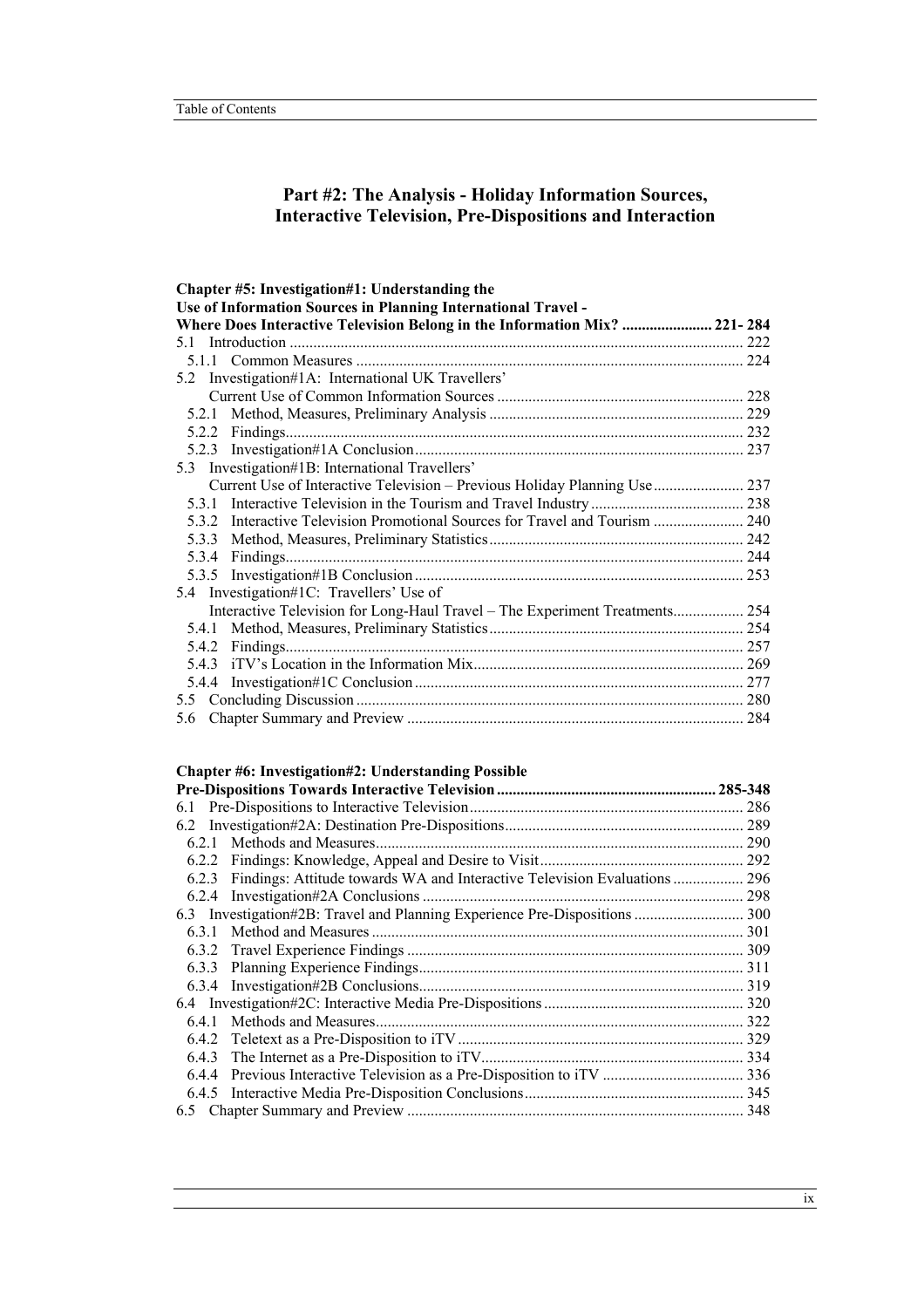#### Part #3: Application and Conclusion

| 8.3.1 Adoption of Interactive Television as a Holiday Information Source389 |  |
|-----------------------------------------------------------------------------|--|
|                                                                             |  |
|                                                                             |  |
|                                                                             |  |

### Part #4: References and Appendices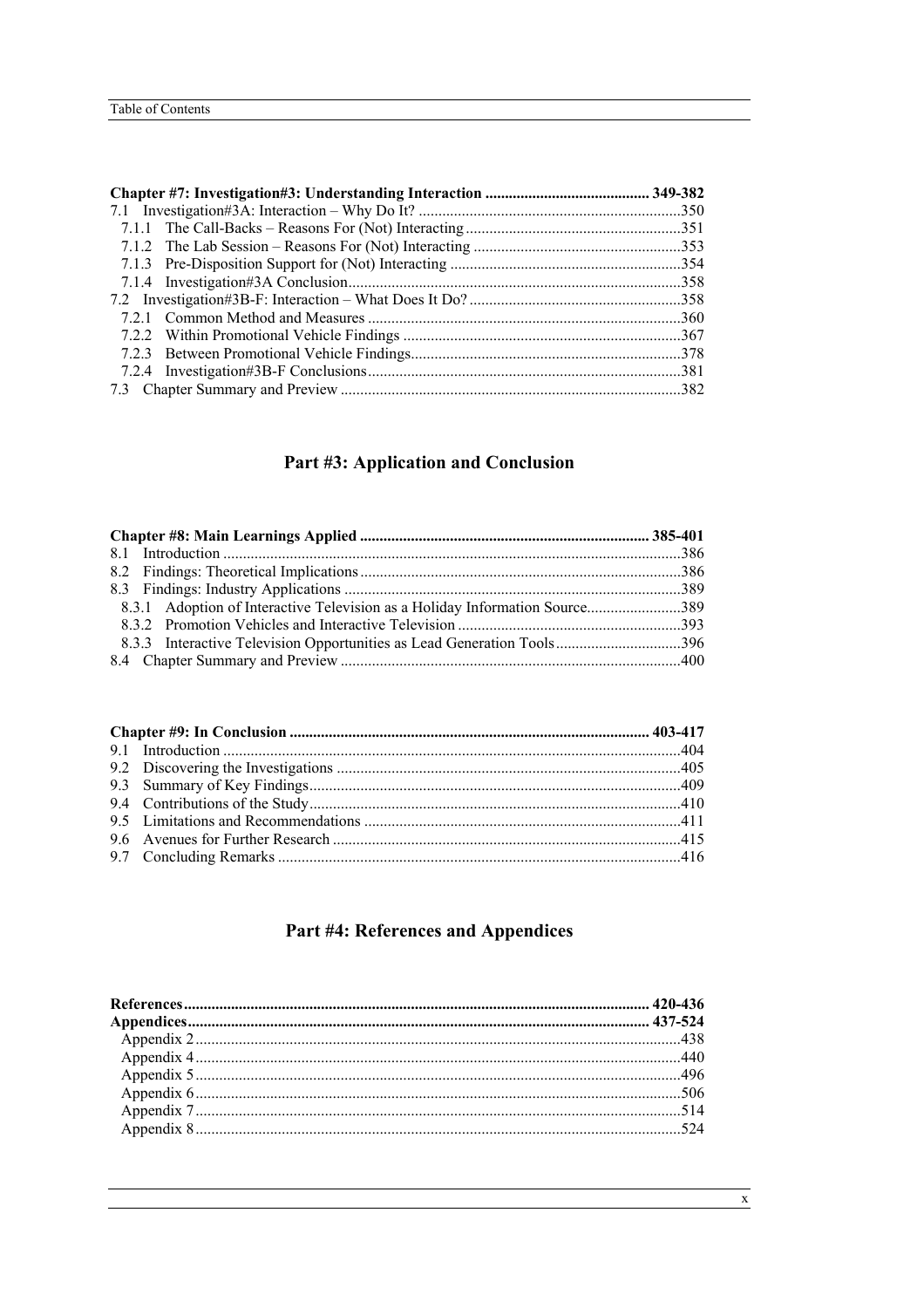# **List of Tables**

<span id="page-12-0"></span>

| Table 2.2.1: Roles of destination marketing organisations (DMOs). Note: * these are                                                                                                                                                                    |
|--------------------------------------------------------------------------------------------------------------------------------------------------------------------------------------------------------------------------------------------------------|
| Table 2.3.1: Strengths and weaknesses of travel websites and television travel<br>shopping channels (non-interactive in experiment). Source: Adopted from                                                                                              |
|                                                                                                                                                                                                                                                        |
| Table 2.4.2: Differences between the old and the new tourist styles. Source: Poon,                                                                                                                                                                     |
| Table 2.4.3: Selected tourist-type typologies based on psychographics.  51                                                                                                                                                                             |
| Table 2.4.4: Selected motivational classifications and frameworks in the tourism<br>literature. Source: Adapted from <sup>1</sup> Ross, 1994; <sup>2</sup> Gnoth, 1999; <sup>3</sup> Pearce, 1993;                                                     |
| Table 2.5.1: Selected findings from Gitelson and Crompton (1983) for information<br>source usage. Note: only over-representations and significant usage is<br>illustrated. Blanks refer to unavailable information or under-representation or          |
| Table 2.5.2: Information search strategies used by destination naïve tourists to Alaska<br>segmented by trip elements. Source: Adapted from Snepenger, Meged, Snelling                                                                                 |
| Table 2.5.3: Information source use clusters from travellers from the Swiss and Alpine                                                                                                                                                                 |
| Table 2.5.4: Information search strategies. Source: Adapted from Fodness and                                                                                                                                                                           |
| Table 2.6.1: Trips abroad as taken by UK residents in 2003. Note: Australia is<br>included in 'Other Countries' and did not have figures for holiday or VFR                                                                                            |
| Table 2.6.2: Top ten destinations visited by UK travellers from 2001 to 2003. Source:                                                                                                                                                                  |
| Table 2.6.3: Top ten long-haul destinations visited by UK travellers from 2001 to<br>2003. Note: Asia refers to all countries but Hong Kong, India and Japan. Other<br>Middle East refers to all countries but Israel. Source: Adapted from Lovegrove, |
| Table 2.6.4: Information source use and booking channels used by UK travellers in<br>1999. Source: Adapted from Market Assessment International (MAI), 1999 81                                                                                         |
| Table 2.7.1: International visitors to Western Australia ending December 2003 by                                                                                                                                                                       |
| Table 2.7.2: Major and minor sources of information used in planning a long-haul<br>holiday from the UK to WA. Source: adapted from Coase, 2001.  84                                                                                                   |
| Table 2.7.3: Sources used by international traveller to Western Australia. Source:                                                                                                                                                                     |
| Table 3.2.1: Details of interactive trials. Source: Carey, 1997, Jaaskelainen, 2001,                                                                                                                                                                   |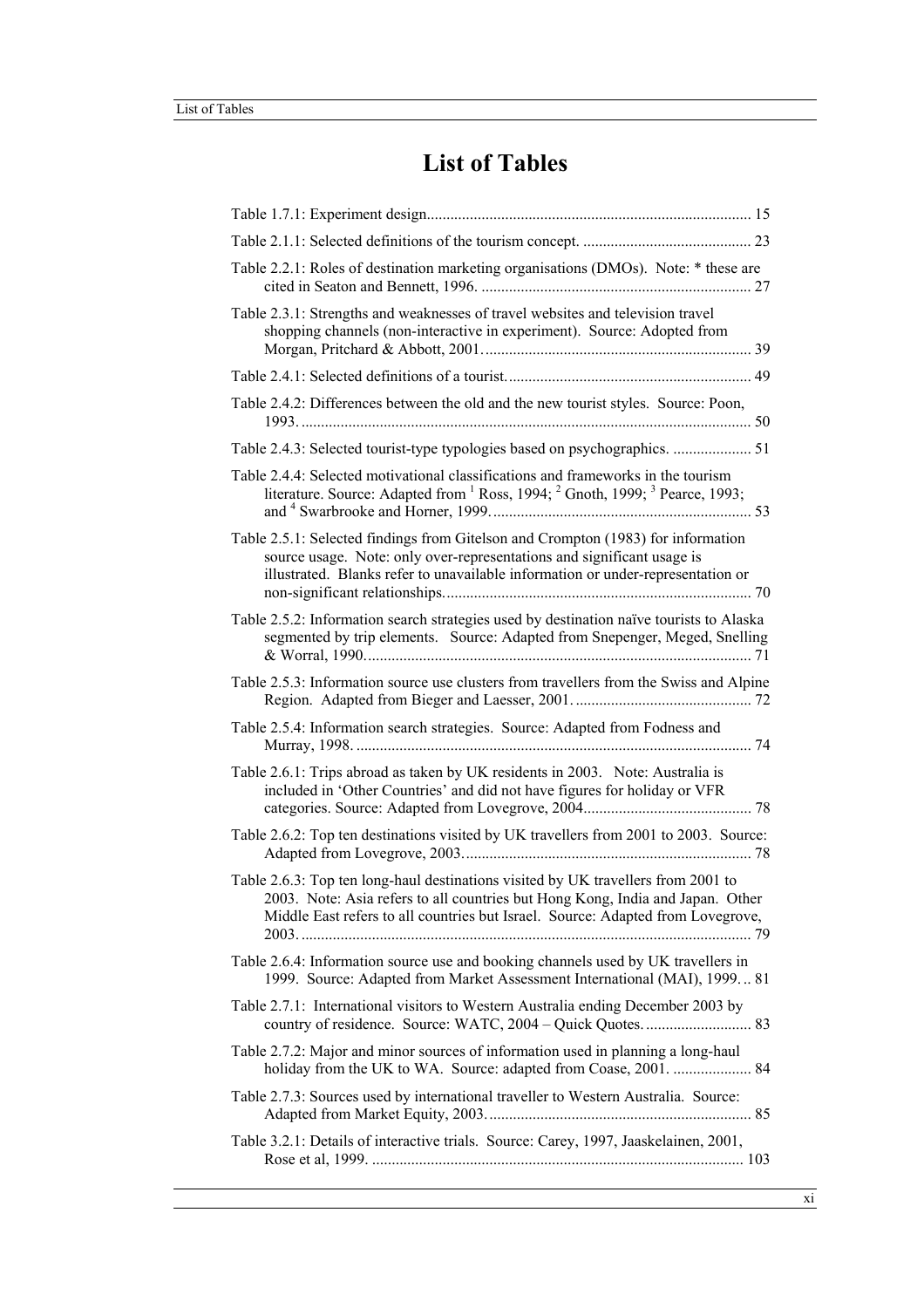| Table 3.4.1: United Kingdom digital television market. Source: OFCOM, 2004124                                                                                                                                                                         |
|-------------------------------------------------------------------------------------------------------------------------------------------------------------------------------------------------------------------------------------------------------|
|                                                                                                                                                                                                                                                       |
| Table 3.5.1: Reasons for adopting or not adopting interactive television in the UK. 129                                                                                                                                                               |
| Table 3.5.2: April/August 2003 results of the Audience Interaction Monitor (AIM) by<br>BMRB. Note: interaction data from April survey, digital viewers from August                                                                                    |
| Table 3.5.3: Differences between segments for interests in interactive television<br>uptake. Base: 1000 UK households with annual income over £25,000, January                                                                                        |
| Table 3.5.4: Segmentations of iDTV users (from Continental Research, 2001).                                                                                                                                                                           |
| Table 3.5.5: Summary of classification of attitudes towards interactive television                                                                                                                                                                    |
| Table 4.2.1: List of information sources. Note: idTV = interactive digital television.145                                                                                                                                                             |
|                                                                                                                                                                                                                                                       |
| Table 4.5.2: Scale items for the type of media use; part #1 of survey instrument. 167                                                                                                                                                                 |
| Table 4.5.3: The overseas destination regions used in question aircroard Part #1. Note: *<br>considered to be long-haul destinations for UK travellers169                                                                                             |
| Table 4.5.4: Items to measure the nature of the typical overseas holiday and their                                                                                                                                                                    |
|                                                                                                                                                                                                                                                       |
| Table 4.5.6: Pre-determined list of information sources -part#1. Note: idTV                                                                                                                                                                           |
| Table 4.5.7: Travel attitude items -part#1. Note: * these items are reversed in the                                                                                                                                                                   |
| Table 4.5.8: Items used for destination familiarity -part #1. Note: Western Australia                                                                                                                                                                 |
| Table 4.5.9: Semantic differential labels for items measuring attitude towards                                                                                                                                                                        |
| Table 4.6.1: Group sizes, number of registrations and typical demographics for each<br>treatment. *Note: Group size refers to those at the start of the study, as<br>subscribers increased, so too did the reach of the study, but exact numbers were |
|                                                                                                                                                                                                                                                       |
| Table 4.6.3: Group sizes, number of registrations and returns (number, percentage of                                                                                                                                                                  |
| Table 4.6.4: Post-treatment questions posed to The Lab Session participants193                                                                                                                                                                        |
| Table 4.6.5: Call back reasons for interacting or not interacting with the treatments.195                                                                                                                                                             |
| Table 4.7.1: Age group distribution of study sample and UK, England and London for<br>ages between 20 to 64. Source for London, England and UK figures: UK Census                                                                                     |
|                                                                                                                                                                                                                                                       |
| Table 4.7.3: Sample's previous experience with and links to Western Australia.  198                                                                                                                                                                   |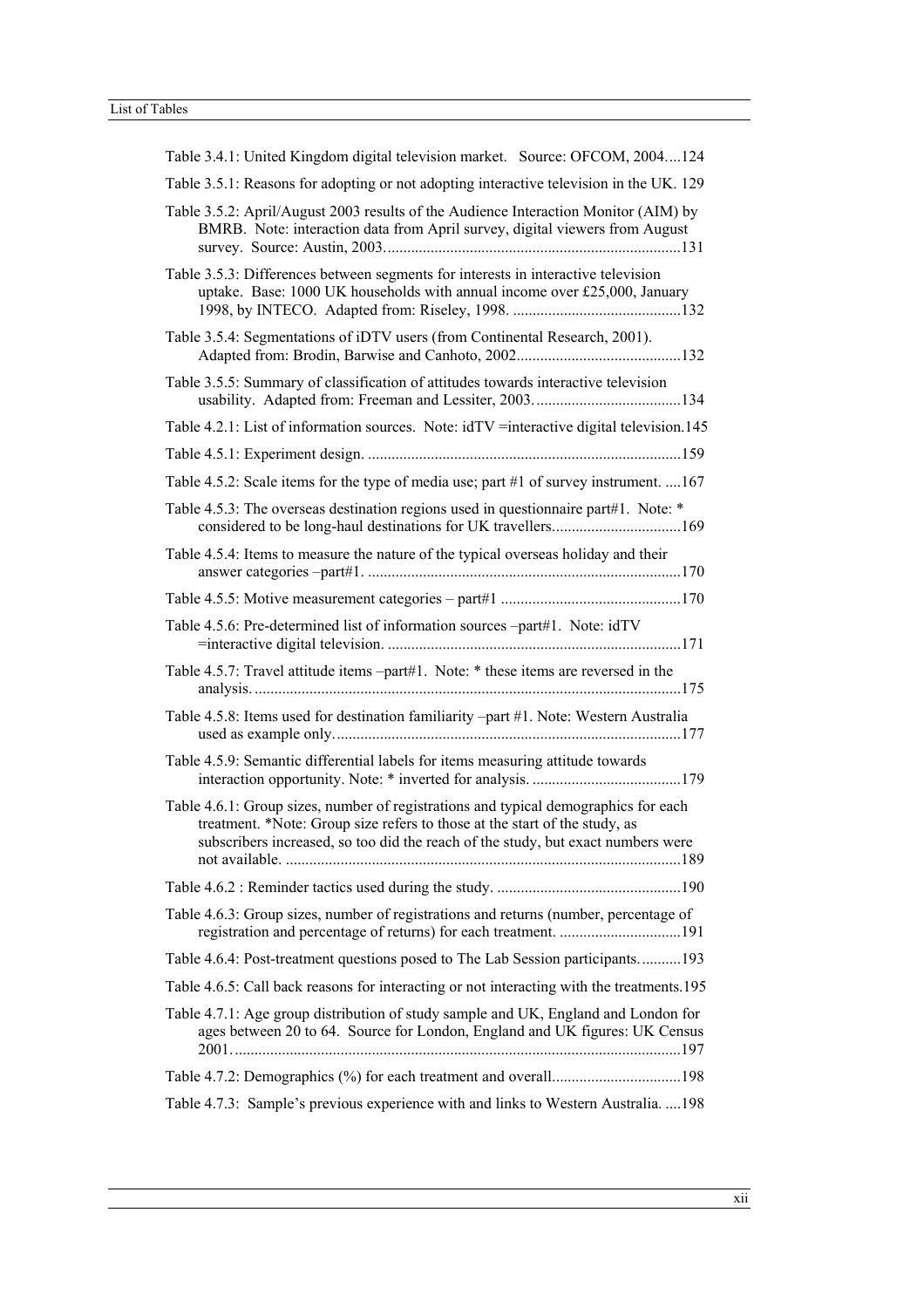| Table 4.7.4: Indications of attitudes towards travel and travelling to long-haul<br>destinations. Note: words in bold convert the original statement to the positive                                                                                                                                                                 |
|--------------------------------------------------------------------------------------------------------------------------------------------------------------------------------------------------------------------------------------------------------------------------------------------------------------------------------------|
| Table 4.7.5: Sample's information source usage rate, utility score and temporal score                                                                                                                                                                                                                                                |
| Table 4.7.6: The sample's use of, access to and perceived experience with selected<br>interactive media, plus details on other idTV providers used by participants. . 202                                                                                                                                                            |
| Table 4.7.7: The sample's future use intentions for teletext, the Internet and interactive                                                                                                                                                                                                                                           |
| Table 4.7.8: Number of returns, participants who interacted with the treatment<br>stimulant and requested a brochure from the back page of the survey.  206                                                                                                                                                                          |
| Table 4.7.9: Comparison of the main study sample and the small group of The Lab                                                                                                                                                                                                                                                      |
| Table 5.2.1: Summary scores for the individual concepts of utility and temporal use of<br>selected information sources; part#1 of questionnaire. Utility scale 1-7, temporal                                                                                                                                                         |
| Table 5.2.2: Frequencies of use of the 'throughout my planning process' option for the<br>temporal use of information sources. Note: 'rank' refers to the proportion of                                                                                                                                                              |
| Table 5.3.1: Summary scores for the concepts of source utility and temporal use of<br>selected interactive television sources. Utility: 1-7scale, Temporal 1-5categories.243                                                                                                                                                         |
| Table 5.3.2: Mann Whitney U test results for the current temporal use of iTV sources<br>by long-haul and short-haul participants. Note: Participants were allocated as<br>'Long-Haul' if their long-haul experience was equal to or greater than their                                                                               |
| Table 5.3.3: Mann Whitney U test results for the current temporal use of iTV sources<br>by long-haul and short-haul participants. Note: Participants were allocated as<br>'Long-Haul' if their long-haul experience was equal to or greater than their                                                                               |
|                                                                                                                                                                                                                                                                                                                                      |
| Table 5.4.2: Summary scores for the individual concepts of utility and temporal use of<br>interactive treatments. $Ctrl = Control$ ; Imp = Impulse; $Tsep = Telescope$ .                                                                                                                                                             |
|                                                                                                                                                                                                                                                                                                                                      |
| Table 5.4.4: Significant results from Mann-Whitney U tests for differences 259                                                                                                                                                                                                                                                       |
| Table 5.4.5: Significant Mann-Whitney U test results along the source utility                                                                                                                                                                                                                                                        |
| Table 5.4.6: Summary of Mann-Whitney U significant test results for temporal use<br>and source utility evaluations, plus subsequent overall differentiation status. . 267                                                                                                                                                            |
| Table 5.4.7: Temporal (T) and utility (U) statistical test results for potential<br>relationships amongst treatment groups in Figure 5.4.7. All evaluations for<br>control treatment groups are vehicle only; all interactive group evaluations are<br>based on combination of vehicle and interactive opportunity, unless otherwise |
| Table 5.4.8: Temporal (T) and utility (U) statistical test results for potential<br>relationships between treatment groups in Figure 5.4.8. All evaluations for                                                                                                                                                                      |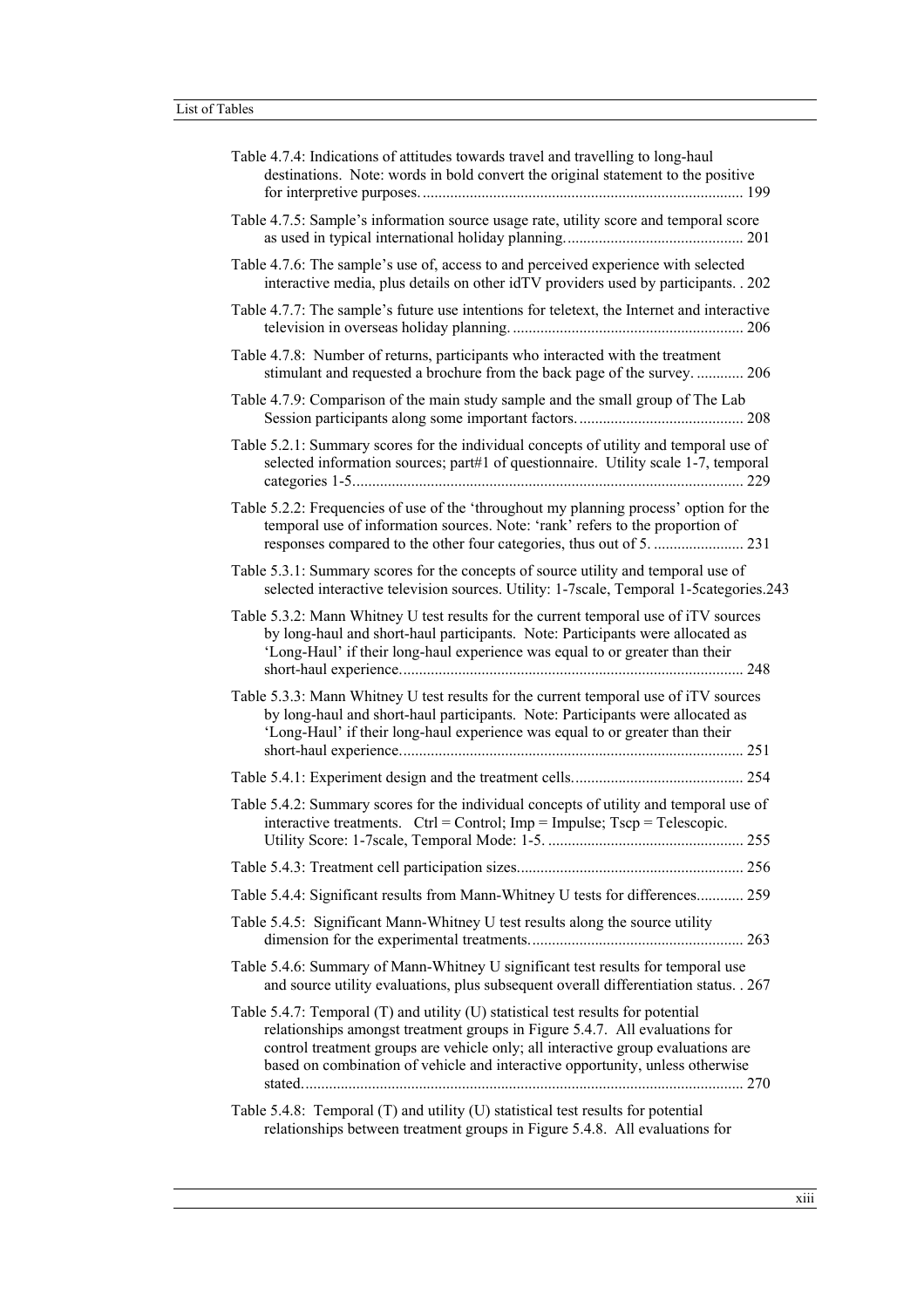| control treatment groups are vehicle only; all interactive group evaluations are<br>based on combination of vehicle and extension, unless otherwise stated272                                                                                                                                                                           |
|-----------------------------------------------------------------------------------------------------------------------------------------------------------------------------------------------------------------------------------------------------------------------------------------------------------------------------------------|
| Table 5.4.9: Temporal (T) and utility (U) statistical test results for potential<br>relationships between treatment groups in Figures 5.4.9 and 5.4.10. Note: only<br>significant results are shown for Figure 5.4.10 tests, see Appendix 5C for full<br>results. Interactive group evaluations are based on combination of vehicle and |
| Table 5.4.10: Temporal (T) and utility (U) Friedman test results for potential<br>relationships identified in Figure 5.4.10 between treatment groups and selected<br>Part#1 sources. (Part#1 sources: Personal experience, friends/relatives who live<br>there, friends and relative who travelled there and the Internet.) 276         |
| Table 6.1.1: Average scores for sources' attractiveness as an information sources for                                                                                                                                                                                                                                                   |
| Table 6.1.2: Comparison of means tests for the five information source attractiveness                                                                                                                                                                                                                                                   |
| Table 6.1.3: Attractiveness of interactive television as a holiday planning source (1-<br>7scale) across experimental design factors. *Interaction Not Available refers to                                                                                                                                                              |
| Table 6.2.1: Percentages of participants answering Western Australia familiarity items                                                                                                                                                                                                                                                  |
| Table 6.2.2: Summary of participants in each segmentation group (defined by YES or<br>NO) that answered agree or strongly agree to each WA familiarity item291                                                                                                                                                                          |
| Table 6.2.3: Crosstab results for participants' knowledge of WA across four                                                                                                                                                                                                                                                             |
| Table 6.2.4: Crosstab results for how appealing participants see WA across four                                                                                                                                                                                                                                                         |
| .293                                                                                                                                                                                                                                                                                                                                    |
| Table 6.2.5: Crosstab results for participants' desire to visit WA across four                                                                                                                                                                                                                                                          |
| Table 6.2.6: Attitude to Western Australia (1-5scale) means from Part#1 of the<br>questionnaire. *Interaction Not Available is equal to the control treatments294                                                                                                                                                                       |
| Table 6.2.7: Significant results for differences in attitudes towards Western Australia                                                                                                                                                                                                                                                 |
| Table 6.2.8: Significant results for differences in interactive television attractiveness<br>(1-7scale) evaluations across attitudes towards Western Australia (low or high),                                                                                                                                                           |
| Table 6.3.1: Descriptive statistics of travel experience overall and across the treatment<br>groups. *Note: a traveller is long-haul if the long-haul destinations out weigh the<br>short-haul destinations. Perceived travel experience measured 1=Inexperienced                                                                       |
| Table 6.3.2: Descriptive statistics of travel experience overall and across the levels of<br>actual interaction. *Note: a traveller is long-haul if the long-haul destinations<br>outweigh the short-haul destinations. Perceived travel experience measured                                                                            |
| Table 6.3.3: Means of planning experience measures overall and across treatments.<br>Perceived planning experience measured 1=Inexperienced and 7=Very                                                                                                                                                                                  |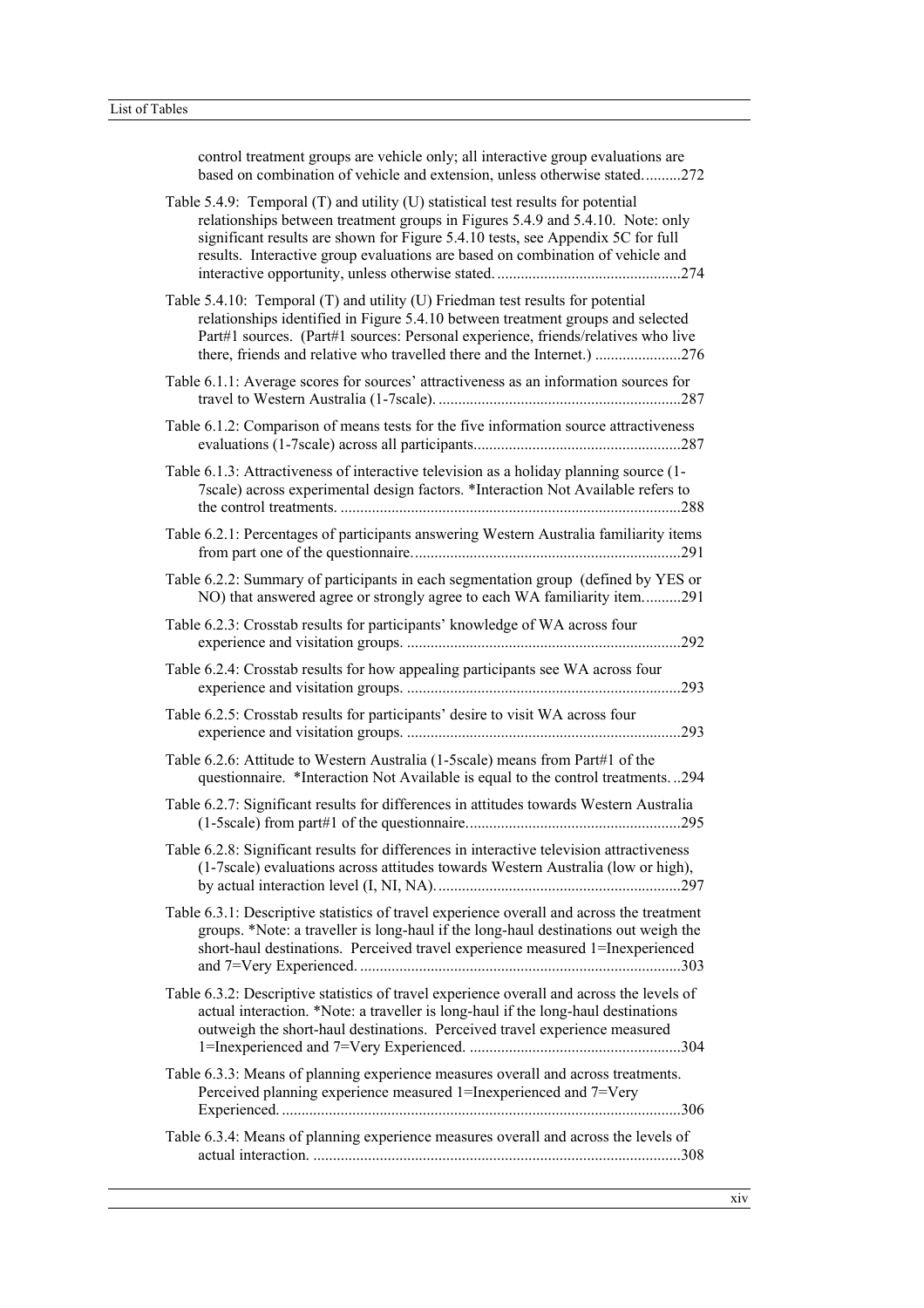| Table 6.3.5: Attractiveness of interactive television as a holiday planning source.<br>*Interaction Not Available refers to the control treatments (CAd and CSh).  308                                                                                      |
|-------------------------------------------------------------------------------------------------------------------------------------------------------------------------------------------------------------------------------------------------------------|
| Table 6.3.6: Results for iTV attractiveness as a holiday information source across the                                                                                                                                                                      |
| Table 6.3.7: Results for iTV attractiveness as a holiday information source across the                                                                                                                                                                      |
| Table 6.3.8: Results for iTV attractiveness as a holiday information source across                                                                                                                                                                          |
| Table 6.3.9: Results for iTV attractiveness as a holiday information source across the<br>number of sources typically used for planning overseas holidays. (n164)  312                                                                                      |
| Table 6.3.10: Information sources in source type groups. idTV: interactive digital TV                                                                                                                                                                       |
| Table 6.3.11: Results for iTV attractiveness as a holiday information source across the<br>number of source types typically used for planning overseas holidays. (n164) 313                                                                                 |
| Table 6.3.12: Correlation (1-tailed) results for iTV attractiveness as a holiday<br>information source (1-7scale) across the weighted source types typically used for                                                                                       |
| Table 6.3.13: Results for comparison of iTV attractiveness scores (1-7scale) across                                                                                                                                                                         |
| Table 6.3.14: Results for iTV attractiveness as a holiday information source across                                                                                                                                                                         |
| Table 6.3.15: Significant correlation (1-tailed) results for iTV attractiveness as a<br>holiday information source (1-7scale) across planning experience measures,<br>segmented by actual interaction levels. $NA = not$ able to interact, $NI = chose$ not |
| Table 6.3.16: Significant correlation (1-tailed) results for iTV attractiveness as a<br>holiday information source (1-7scale) across planning experience measures,                                                                                          |
| Table 6.4.1: Descriptive statistics of interactive media experience. Superscripts refer                                                                                                                                                                     |
| Table 6.4.2: Interactive television attractiveness scores from part two of the<br>questionnaire overall the sample, across treatment cells and by actual interaction                                                                                        |
| Table 6.4.3: Participant percentages for intended future use of interactive media for                                                                                                                                                                       |
| Table 6.4.4: Creation of use combination variable for interactive media 329                                                                                                                                                                                 |
| Table 6.4.5: Analysis results from the relationship between teletext experience and                                                                                                                                                                         |
| Table 6.4.6: Analysis results from the relationship between teletext experience and<br>interactive television attractiveness across actual interaction levels #1 332                                                                                        |
| Table 6.4.7: Analysis results from the relationship between teletext experience and<br>interactive television attractiveness across actual interaction levels #2 333                                                                                        |
| Table 6.4.8: Analysis results from the relationship between Internet experience and                                                                                                                                                                         |
| Table 6.4.9: Analysis results from the relationship between interactive television                                                                                                                                                                          |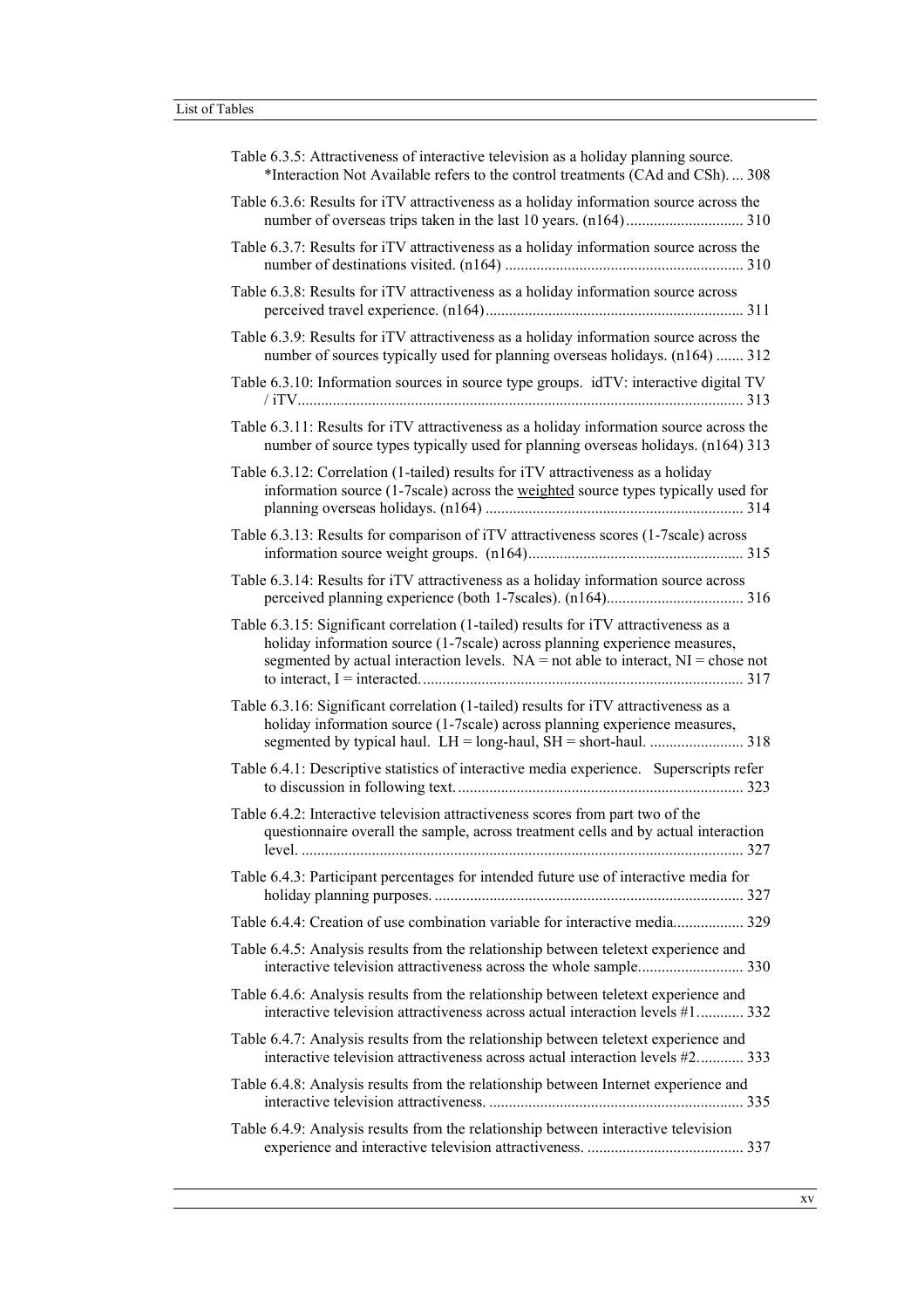| Table 6.4.10: Comparison of source attractiveness means (1-7scale) for the In Favour                                                                                                                                                                           |
|----------------------------------------------------------------------------------------------------------------------------------------------------------------------------------------------------------------------------------------------------------------|
| Table 6.4.11: Comparison of source attractiveness means for the Optimistic Naïve                                                                                                                                                                               |
| Table 6.4.12: Comparison of source attractiveness means for the In Favour                                                                                                                                                                                      |
| Table 6.4.13: Comparison of source attractiveness means for the Not Interested                                                                                                                                                                                 |
| Table 6.4.14: Analysis results from the relationship between teletext experience and<br>interactive television attractiveness across actual interaction levels342                                                                                              |
| Table 6.4.15: Analysis results from the relationship between interactive television                                                                                                                                                                            |
| Table 7.1.1: Number of returns, participants who interacted with the treatment<br>stimulant and requested a brochure from the back page of the survey351                                                                                                       |
| Table 7.1.2: Call back reasons for interacting or not interacting with the treatments.351                                                                                                                                                                      |
| Table 7.1.3: Lab Session participant reasons for interacting or not interacting with the                                                                                                                                                                       |
| Table 7.1.4: Comparisons of attitude towards Western Australia across levels of actual                                                                                                                                                                         |
| Table 7.1.5: Comparisons of perceived experience with interactive television scores<br>across levels of actual interactivity with treatment. Note: as teletext and Internet<br>analyses proved non-significant they are not included here but available in the |
| Table 7.2.1: Analysis approaches: within analyses compare along the vertical (solid<br>boxes), while between analyses compare the horizontals (dashed boxes)360                                                                                                |
| Table 7.2.2: Attitude towards the promotional vehicle (1-7scale). *Interaction Not                                                                                                                                                                             |
| Table 7.2.3: Attitude towards the interactive opportunity (1-7scale)363                                                                                                                                                                                        |
| Table 7.2.4: Involvement with the promotional vehicle (1-7scale). *Interaction Not                                                                                                                                                                             |
| Table 7.2.5: Attitude towards Western Australia means from part two of the<br>questionnaire (1-5 scale). *Interaction Not Available is equal to control                                                                                                        |
| Table 7.2.6: Attractiveness of interactive television (1-7scale) as a holiday planning<br>source across experimental design factors. *Interaction Not Available refers to                                                                                      |
|                                                                                                                                                                                                                                                                |
| Table 7.2.8: Significant results for 'within' ad analysis for the measures of attitude<br>towards the ad, attitude towards the interactive opportunity, involvement with                                                                                       |
| Table 7.2.9: Significant results for 'within' ad analysis for the measure of interactive<br>television attractiveness as a holiday information source370                                                                                                       |
| Table 7.2.10: Significant results for 'within' show analysis for the measures of attitude<br>towards the show, attitude towards the interactive opportunity, involvement with                                                                                  |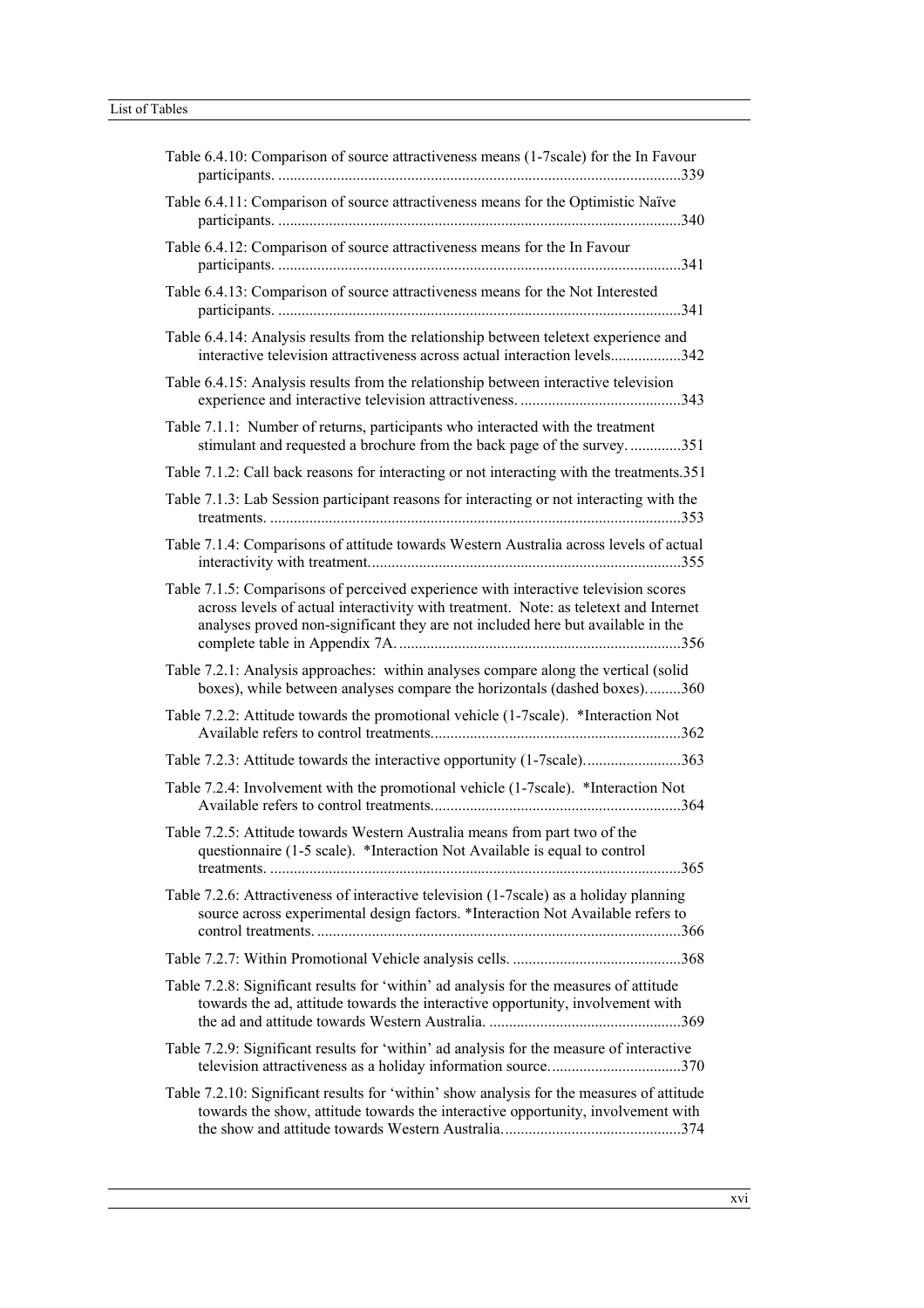| Table 7.2.11: Significant results for 'within' show analysis for the measure of<br>interactive television attractiveness as a holiday information source 375                                                                                         |  |
|------------------------------------------------------------------------------------------------------------------------------------------------------------------------------------------------------------------------------------------------------|--|
|                                                                                                                                                                                                                                                      |  |
| Table 7.2.13: Significant results for 'between' promotional vehicle analysis for the<br>measures of attitude towards the show, attitude towards the interactive<br>opportunity, involvement with the show and attitude towards Western Australia.379 |  |
| Table 7.2.14: Significant results for 'between' promotional vehicle analysis for the<br>measure of attractiveness of interactive television as a holiday information                                                                                 |  |
|                                                                                                                                                                                                                                                      |  |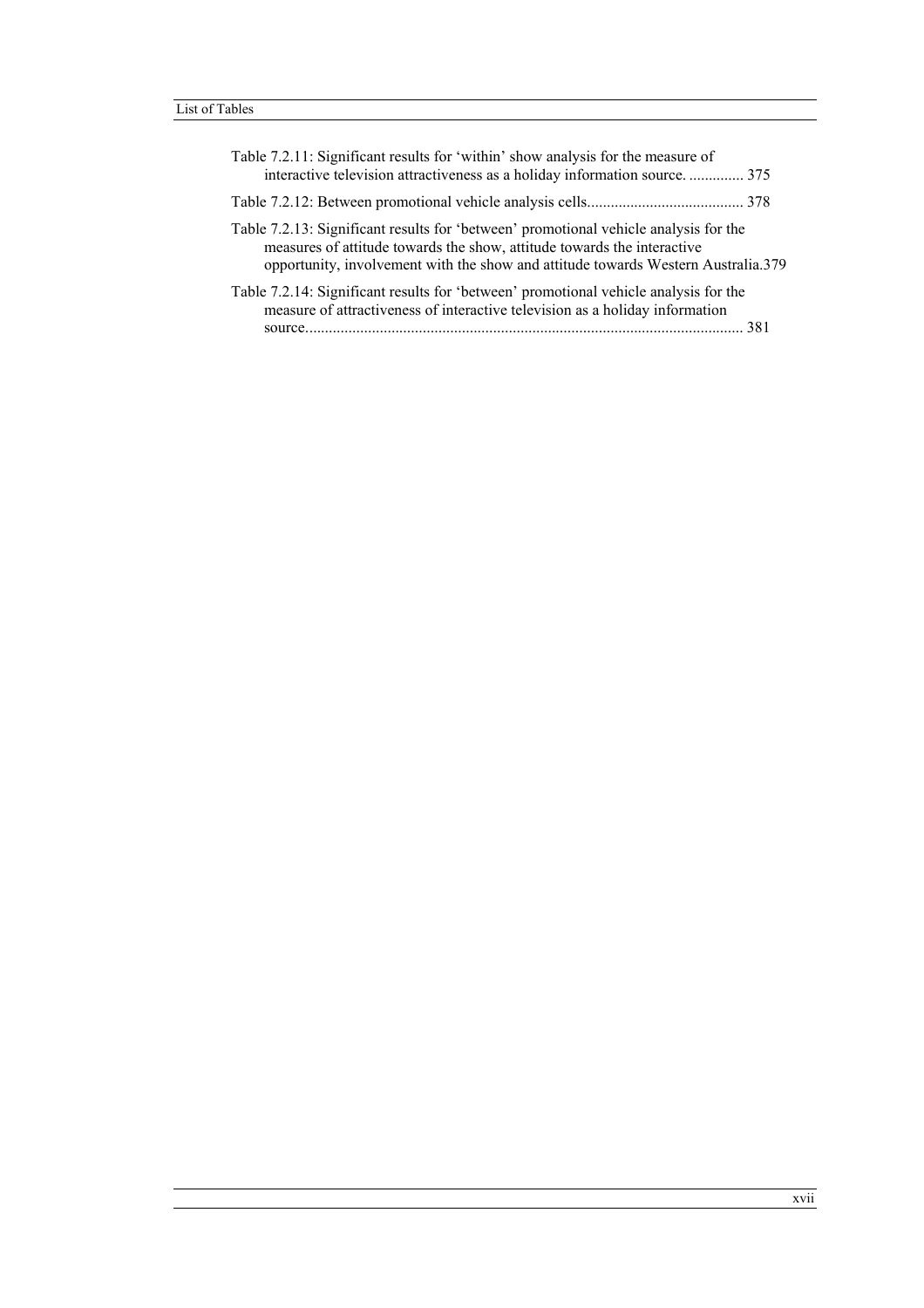# **List of Figures**

<span id="page-19-0"></span>

| Figure 1.5.1: Research goals concerning the use of information sources for holiday                                                                                       |
|--------------------------------------------------------------------------------------------------------------------------------------------------------------------------|
| Figure 1.5.2: Research goals concerning factors that may pre-dispose individuals to                                                                                      |
| Figure 1.5.3: Research goals concerning the dynamics of interaction: why individuals<br>interact and what impact this may have on selected advertising effectiveness     |
|                                                                                                                                                                          |
| Figure 2.1.1: Tourism from a sociological perspective - the model of life in industrial                                                                                  |
| Figure 2.1.2: A model of tourism from the economic and marketing perspectives.                                                                                           |
| Figure 2.3.1: Classification of information sources. Adapted from Fodness and                                                                                            |
|                                                                                                                                                                          |
| Figure 2.5.1: Basics of the destination decision process. The tourist embarks on an<br>information search that allows the formation of a set of alternatives, from which |
| Figure 2.5.2: Travel decision process model by Schmoll, 1977. Source: Hudson and                                                                                         |
| Figure 2.5.3: General destination decision selection model. Adapted from Weaver and                                                                                      |
| Figure 2.5.4: The tourist decision-making process by Mathieson and Wall, 1982.                                                                                           |
| Figure 2.5.5: General model of travel leisure destination awareness and choice.                                                                                          |
| Figure 2.5.6: The pleasure travel destination choice process by Um and Crompton,                                                                                         |
| Figure 2.5.7: Multi-Dimensional perceptual map featuring Dimension#1 (Temporal)                                                                                          |
| Figure 2.5.8: Multi-Dimensional perceptual map featuring Dimension#2 (Spatial) and                                                                                       |
| Figure 2.5.9: Multi-Dimensional perceptual map featuring Dimension#1 (Temporal)<br>and Dimension#3 (Operational). Source: Fodness and Murray, 199876                     |
|                                                                                                                                                                          |
| Figure 3.2.1: Speculations about consumers' needs, desires and behaviours regarding 98                                                                                   |
| Figure 3.2.2: Computer-mediated interaction has become common place. 99                                                                                                  |
|                                                                                                                                                                          |
|                                                                                                                                                                          |
| Figure 3.4.2: The interactive television viewing (r)evolution. Source: Stroud, 2001.110                                                                                  |
|                                                                                                                                                                          |
|                                                                                                                                                                          |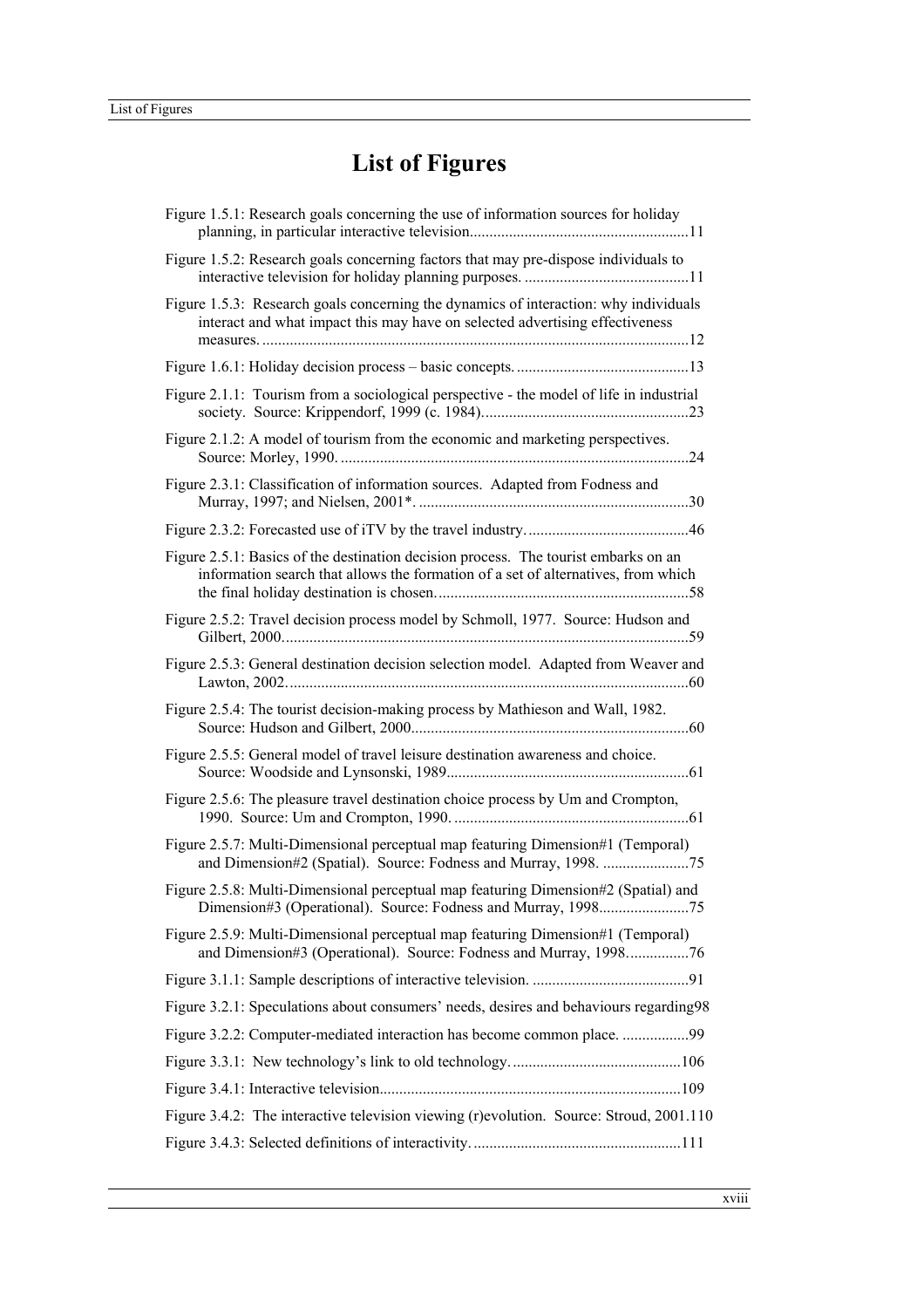| Figure 3.4.4: Selection of descriptions or definitions of interactive television 112                                                                                |
|---------------------------------------------------------------------------------------------------------------------------------------------------------------------|
|                                                                                                                                                                     |
| Figure 3.5.2: Perceived ease of use of selected technologies. Source: Freeman and                                                                                   |
| Figure 4.2.1: Extract from the questionnaire, part#1 -measuring the typical utility of                                                                              |
| Figure 4.2.2: Extract from the questionnaire, part#1 – measuring the typical temporal<br>use of information sources in planning an overseas holiday 144             |
| Figure 4.2.3: Example of sources plotted on the temporal use and source utility                                                                                     |
| Figure 4.3.1: Research objectives for the use of common information sources and                                                                                     |
| Figure 4.3.2: Research hypotheses for the possible pre-dispositions towards                                                                                         |
| Figure 4.3.3: Research hypotheses and objective for understanding the dynamics of<br>interaction in the interactive television experience upon the holiday decision |
|                                                                                                                                                                     |
| Figure 4.5.2: Basic structure of the travel show segment stimulant 160                                                                                              |
|                                                                                                                                                                     |
|                                                                                                                                                                     |
|                                                                                                                                                                     |
|                                                                                                                                                                     |
| Figure 4.5.7: Telescopic Ad Stimulant (cell 5 from Table 4.5.1) 164                                                                                                 |
| Figure 4.5.8: Telescopic Show Stimulant (cell 6 from Table 4.5.1).  164                                                                                             |
|                                                                                                                                                                     |
|                                                                                                                                                                     |
| Figure 4.6.3: Overall television registrations for the study presented by hour of the<br>day. Note: Circled hour of the days refer to registration peaks.  187      |
| Figure 4.6.4: Registrations via television and phone versus the location of the 15-                                                                                 |
| Figure 5.1.1: Extract from the questionnaire, part#1 -measuring the typical utility of                                                                              |
| Figure 5.1.2: Extract from the questionnaire, part#1 – measuring the typical temporal                                                                               |
| Figure 5.1.3: Example of sources plotted on the temporal use (ongoing – pre-<br>purchase) and source utility (contributory-decisive) continuums 225                 |
| Figure 5.1.4: An example of how the temporal use (6a) and the utility (6b) of the<br>promotional vehicle (ad) was measured in part#2 of the questionnaire 227       |
| Figure 5.1.5: An example of how the temporal use $(7a)$ and the utility $(7b)$ of the<br>interactive opportunity (brochure request) was measured in part#2 of the   |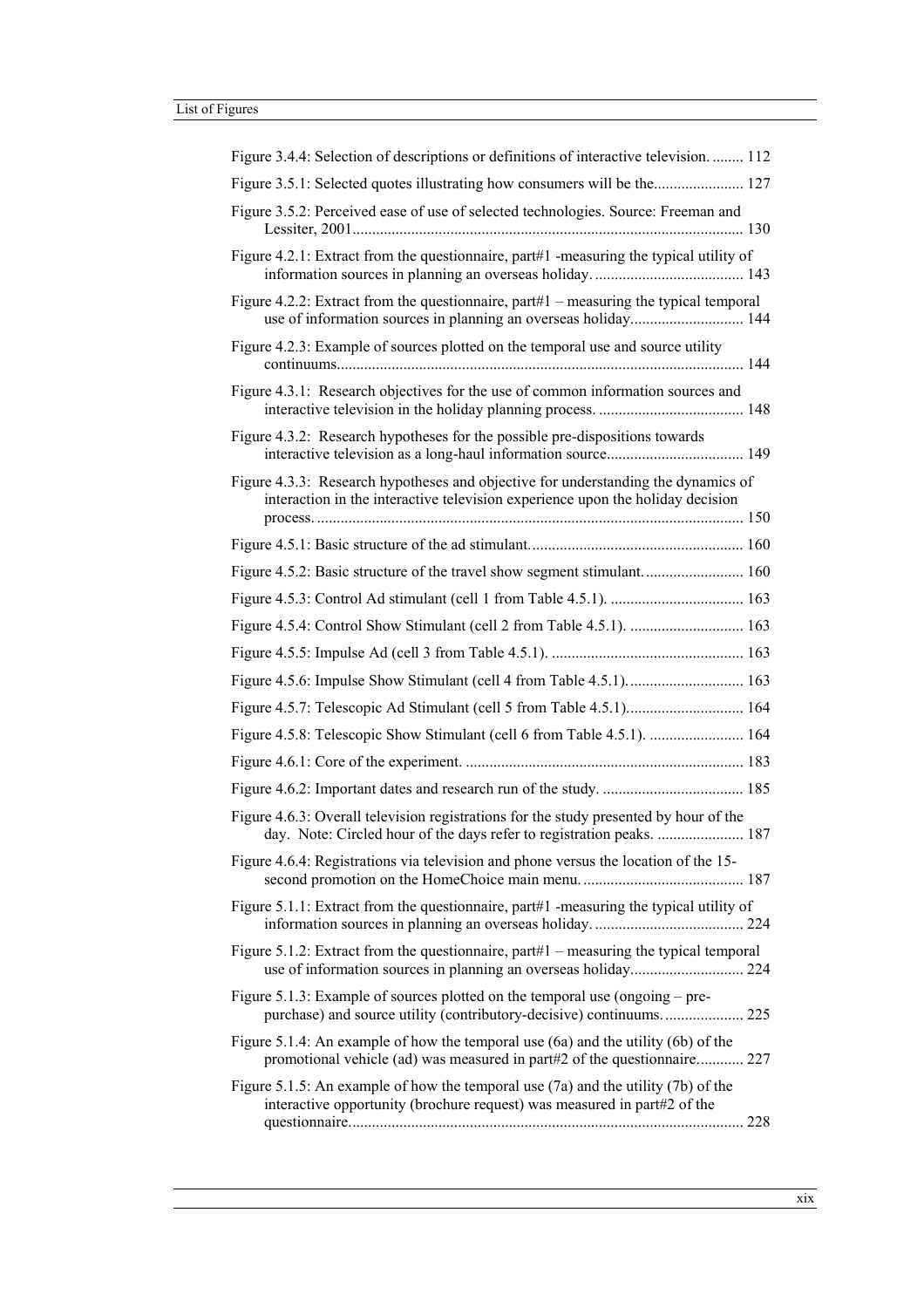| Figure 5.2.1: Groupings of holiday information sources from Part#1 of the survey<br>along temporal and utility dimensions. Note: Some points may not be wholly                                                                                                                                                                    |
|-----------------------------------------------------------------------------------------------------------------------------------------------------------------------------------------------------------------------------------------------------------------------------------------------------------------------------------|
| Figure 5.3.1: Overall interactive television location amongst traditional information<br>sources, along the temporal use and source utility dimensions. Note: Some                                                                                                                                                                |
| Figure 5.3.2: Individual interactive television source locations amongst traditional<br>Information sources, along the temporal use and source utility dimensions. Note:                                                                                                                                                          |
| Figure 5.3.3: Long-haul versus Short-haul participants' evaluations of current iTV<br>sources. Note: Participants were allocated as 'Long-Haul' if their long-haul<br>experience was equal to or greater than their short-haul experience247                                                                                      |
| Figure 5.3.4: Individual interactive television source locations amongst traditional<br>Information sources, along the temporal use and source utility dimensions. Note:                                                                                                                                                          |
| Figure 5.3.5: Long-haul versus Short-haul participants' evaluations of current Internet,<br>Television, Teletext and iTV sources. Note: Participants were allocated as<br>'Long-Haul' if their long-haul experience was equal to or greater than their<br>250                                                                     |
| Figure 5.4.1: Statistical representation of temporal evaluations of the promotional<br>vehicle, interactive opportunity and combination scores for each experimental                                                                                                                                                              |
| Figure 5.4.2: Conceptual representation of temporal evaluations of the promotional<br>vehicle, interactive opportunity and a combination scores for each experimental                                                                                                                                                             |
| Figure 5.4.3 Statistical representation of utility evaluations of the promotional<br>vehicle, interactive opportunity and a combination scores for each experimental                                                                                                                                                              |
| Figure 5.4.4 Statistical representation of utility evaluations of the promotional vehicle,<br>interactive opportunity and a combination scores for each experimental treatment                                                                                                                                                    |
| Figure 5.4.5: Statistical plot of experimental treatment stimuli along the temporal use<br>and source utility dimensions - by promotional vehicle only (ad or show),<br>interactive opportunity only (brochure or video) and as a composite source<br>location. Note: Axes scales have been constrained for clear presentation of |
| Figure 5.4.6: Conceptual plot of experimental treatment stimuli along the temporal use<br>and source utility dimensions – by promotional vehicle only (ad or show),<br>interactive opportunity only (brochure or video) and as a composite source                                                                                 |
| Figure 5.4.7: Conceptual plot of Part#1 holiday information sources and experiment                                                                                                                                                                                                                                                |
| Figure 5.4.8: Conceptual plot of Part#1 holiday information sources and experiment<br>treatments based on promotional vehicle type - ad or travel show segment.                                                                                                                                                                   |
| Figure 5.4.9: Conceptual plot of Part#1 holiday information sources and experiment<br>treatments based on interactive opportunity type - impulse request or video274                                                                                                                                                              |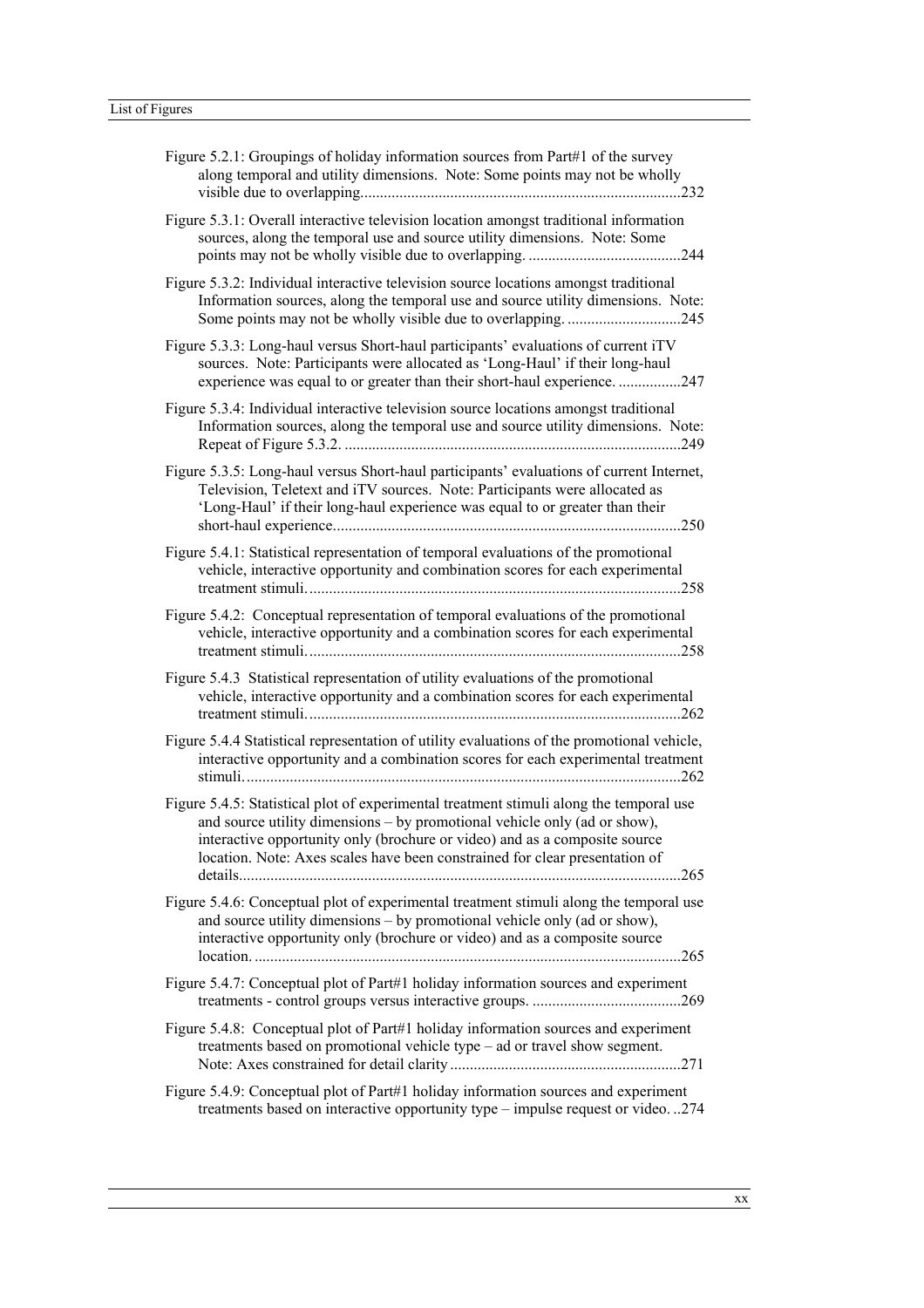| Figure 5.4.10: Conceptual plot of Part#1 holiday information sources and individual<br>interactive treatments. Interactive groups shown as combination evaluations                                                                                         |
|------------------------------------------------------------------------------------------------------------------------------------------------------------------------------------------------------------------------------------------------------------|
| Figure 5.5.1: Temporal use and source utility plot of the experiment treatments over<br>the information sources used in the past by participants (measured in Part#1 of                                                                                    |
| Figure 6.1.1: An example of the attractiveness of interactive television measures in                                                                                                                                                                       |
| Figure 6.2.1: Example of Western Australia familiarity measure used in part one of                                                                                                                                                                         |
| Figure 6.3.1: An example of the travel experience questions in part one of the                                                                                                                                                                             |
| Figure 6.3.2: An example of the planning experience questions in part one of the                                                                                                                                                                           |
| Figure 6.4.1: The media gap in traditional media as identified by Tomita (1980) that<br>is being filled by the interactive technologies such as teletext, the Internet and                                                                                 |
| Figure 6.4.2: An example of the three interactive media experience questions in part<br>one of the questionnaire. Note: the 'service types' were tailored for each media.322                                                                               |
| Figure 6.4.3: An example of the interactive television attractiveness question in part<br>two of the questionnaire. Note: the items were written differently for non-<br>interactive treatments, this is from the interacted-with ad with impulse response |
| Figure 6.4.4: An example of the future use intentions question in part one of the                                                                                                                                                                          |
| Figure 7.2.1: An example of the attitude toward the promotional vehicle (ad or travel                                                                                                                                                                      |
| Figure 7.2.2: An example of the attitude towards the interactive opportunity (brochure<br>request of destination video) measure as in part two of the questionnaire 363                                                                                    |
| Figure 7.2.3: An example of the involvement with the promotional vehicle measure as                                                                                                                                                                        |
| Figure 7.2.4: An example of the attractiveness of interactive television measures in                                                                                                                                                                       |
| Figure 8.4.1: Temporal use and source utility plot of the experiment treatments over<br>the information sources used in the past by participants (measured in Part#1 of                                                                                    |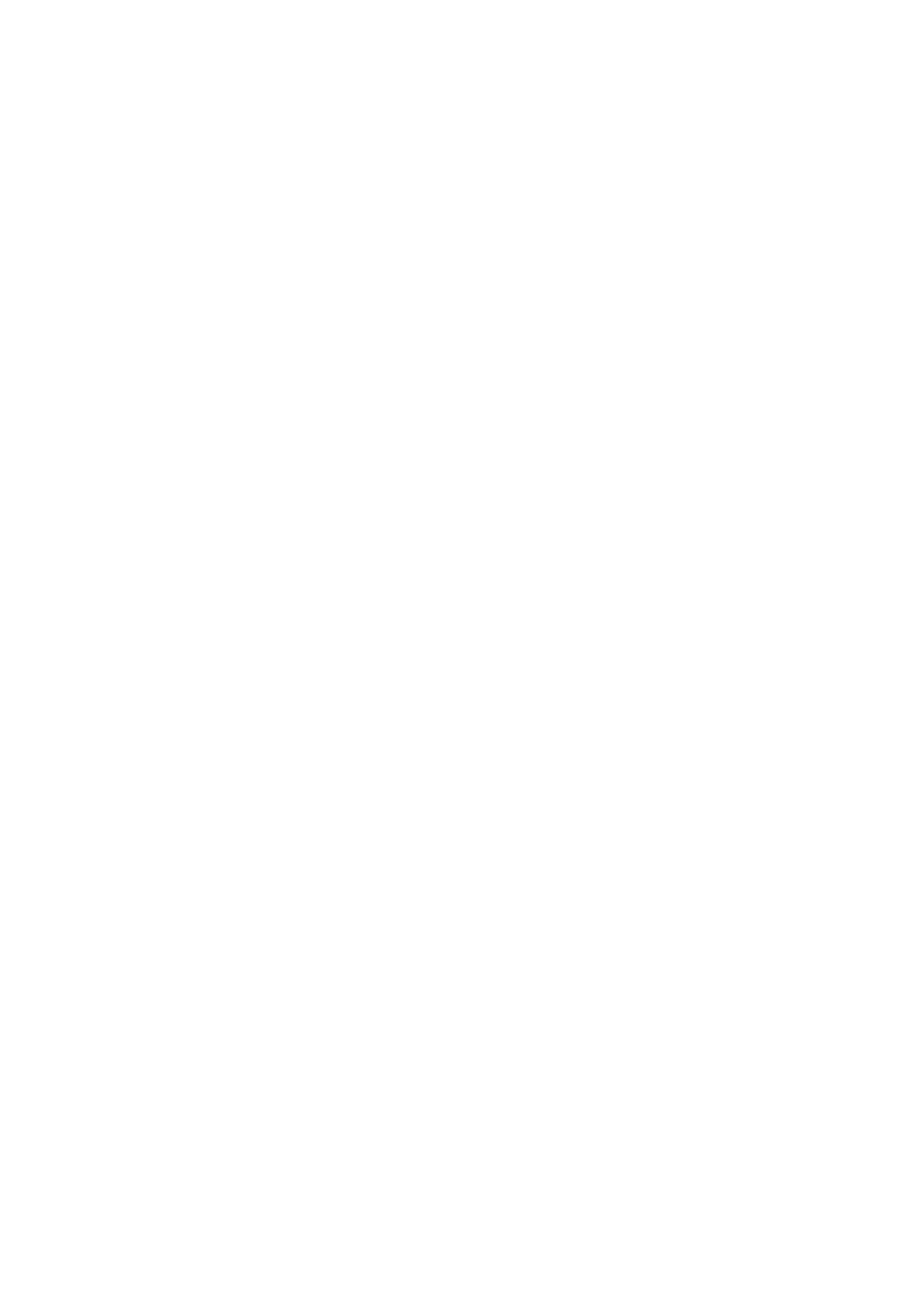## **Part #1**

## **The Study, Background and Method**

#### **Part #1 Overview**

These four chapters provide the outline of the study, the literature research, the research questions and the methodology employed.

| <b>Chapter One:</b>                              |
|--------------------------------------------------|
|                                                  |
| <b>Chapter Two:</b>                              |
| Tourism, Tourists, Destination Marketing and the |
|                                                  |
| <b>Chapter Three:</b>                            |
|                                                  |
| <b>Chapter Four:</b>                             |
| Research Questions, Method Rationale,            |
|                                                  |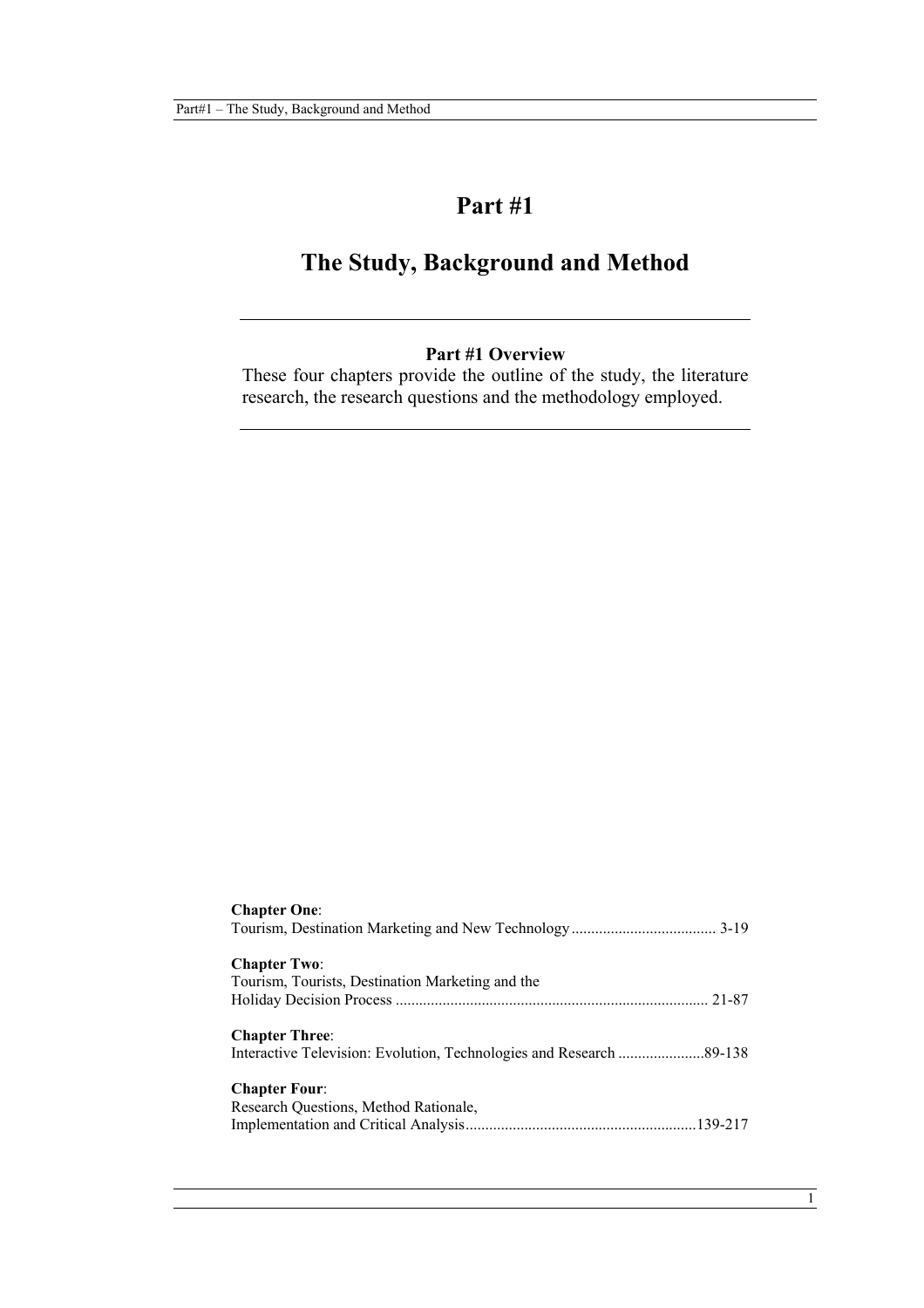Part#1 – The Study, Background and Method